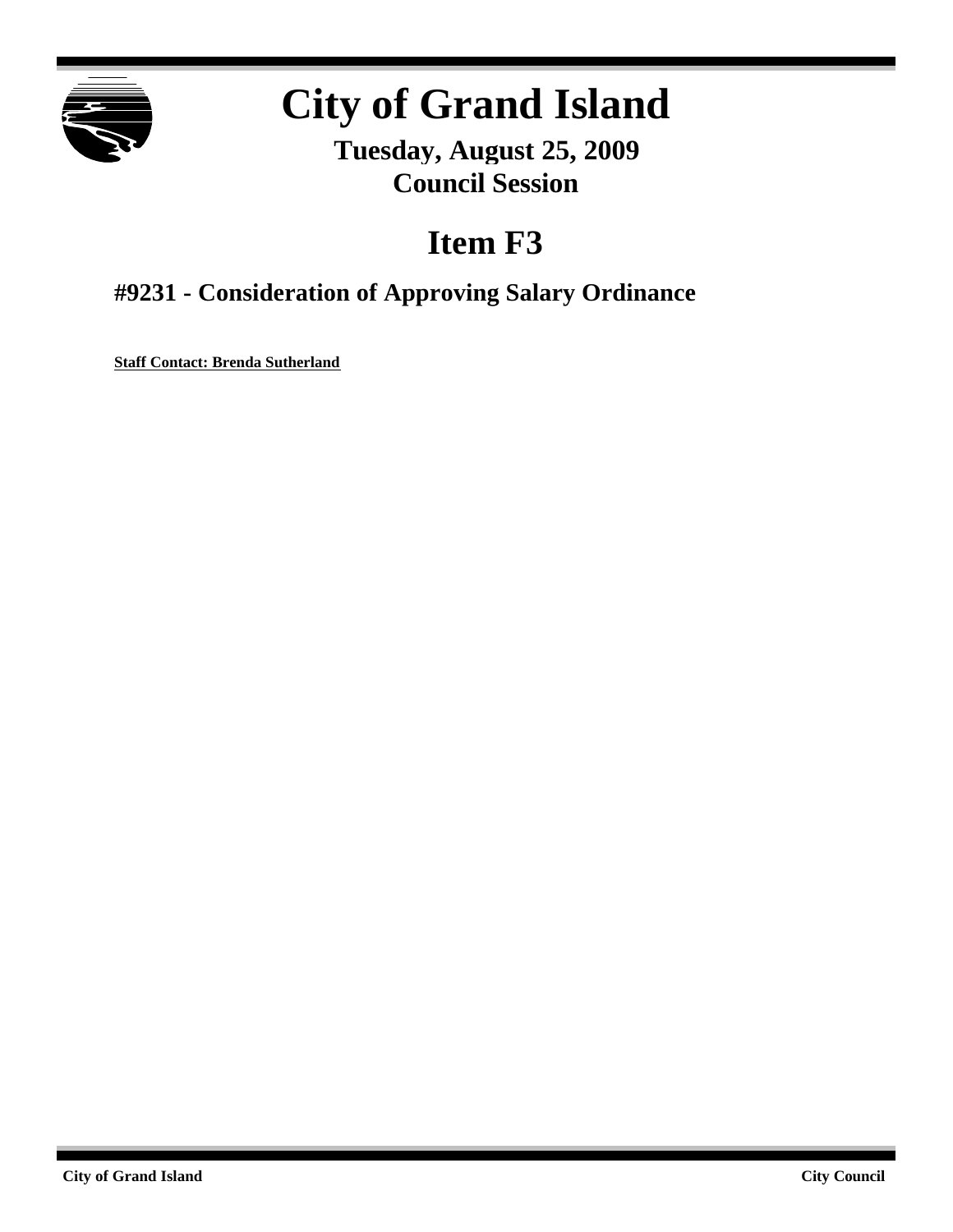## **Council Agenda Memo**

| From:           | Brenda Sutherland, Human Resources Director |
|-----------------|---------------------------------------------|
| <b>Meeting:</b> | <b>August 25, 2009</b>                      |
| Subject:        | <b>Salary Ordinance</b>                     |
| Item $\#$ 's:   | $F-3$                                       |
| $Presenter(s):$ | Brenda Sutherland, Human Resources Director |

## **Background**

The Human Resources Department prepares and brings forward for consideration a salary ordinance each year at budget time that sets forth wages for employees for the upcoming fiscal year. The wages being presented are a reflection of wages that have been previously agreed to by the City Council when labor agreements were entered into. In addition to wages, certain benefits that are part of labor agreements or personnel rules that are paid to employees are also outlined in the salary ordinance. Another salary ordinance will be brought forward once a labor agreement is approved by the City Council for the new IBEW Service and Clerical group.

## **Discussion**

The following changes are being presented to the Council for consideration in preparation for the next fiscal year which will begin on October 1, 2009. The wages addressed in this document will not be paid until the first full pay period in October which will commence on October 12, 2009.

Employees covered by the AFSCME labor agreement will receive a 4% increase per contract, employees covered by the FOP labor agreement will receive a 3.5% increase per contract, employees covered by the IAFF labor agreement will receive a 3.5% increase per contract, and employees covered by the IBEW Wastewater labor agreement will receive a 3.5% increase per contract. Employees covered by the IBEW Utilities labor agreement will receive 3.75% and employees covered by the IBEW Finance labor agreement will receive 3.75%.

After discussion with the City Council through the budget process the recommendation being brought forward for the increase to the non-union employees is 3%. The City Administrator and I believe that this increase is sufficient to allow that group of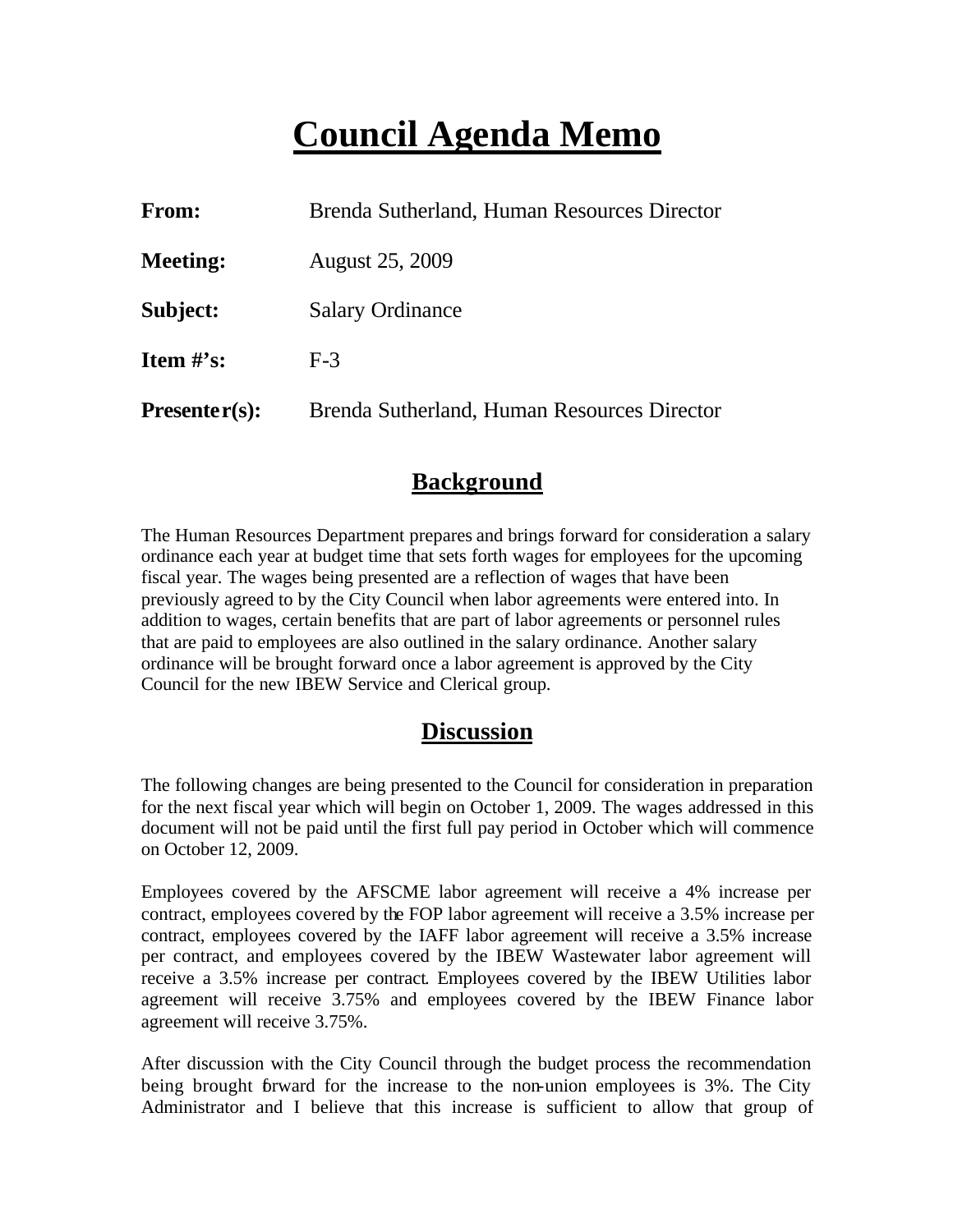employees to at least maintain its aggregate position of comparability with employees from other cities in the array.

## **Alternatives**

It appears that the Council has the following alternatives concerning the issue at hand. The Council may:

- 1. Move to approve
- 2. Refer the issue to a Committee<br>3. Postpone the issue to future date
- Postpone the issue to future date
- 4. Take no action on the issue

## **Recommendation**

City Administration recommends that the Council approve Salary Ordinance # 9231.

## **Sample Motion**

Move to approve Salary Ordinance #9231.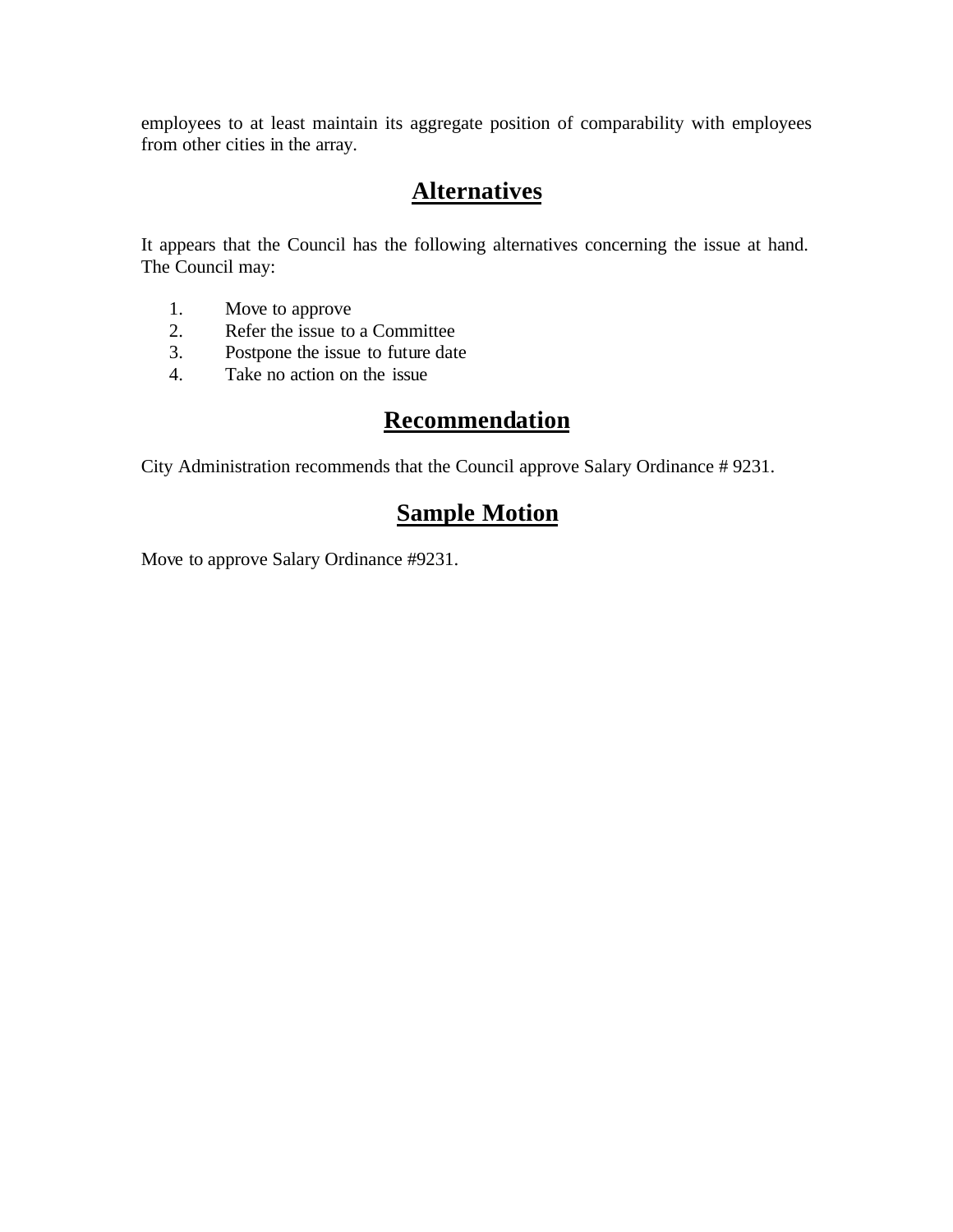#### ORDINANCE NO. 9231

An ordinance to amend Ordinance 9179 known as the Salary Ordinance which lists the currently occupied classifications of officers and employees of the City of Grand Island, Nebraska and established the ranges of compensation of such officers and employees; to move the non union and IBEW-Information Technology positions listed below to the new IBEW-Clerical/Service group; to amend the job classifications of Maintenance Worker I – Golf and Maintenance Worker II – Golf to Maintenance Worker – Golf; to amend the salary ranges of non-union employees; to amend the salary ranges of the employees covered under the AFSCME labor agreement; IBEW-Utilities and IBEW-Finance labor agreements; the IBEW-WWTP labor agreement; the FOP labor agreement; and the IAFF labor agreement; to remove the non-union Senior Maintenance Worker position; and to repeal those portions of Ordinance No. 9170-9179 and any parts of other ordinances in conflict herewith; to provide for severability; to provide for the effective date thereof; and to provide for publication of this ordinance in pamphlet form.

BE IT ORDAINED BY THE MAYOR AND COUNCIL OF THE CITY OF GRAND ISLAND, NEBRASKA:

SECTION 1. The currently occupied classifications of officers and general employees of the City of Grand Island, and the ranges of compensation (salary and wages, excluding shift differential as provided by contract) to be paid for such classifications, and the number of hours and work period which certain officers and general employees shall work prior to overtime eligibility are as follows:

| <b>Classification</b>                        | <b>Bi-Weekly Pay Range</b><br>Min/Max | <b>Overtime</b><br><b>Eligibility</b> |
|----------------------------------------------|---------------------------------------|---------------------------------------|
| Accountant                                   | <del>1617.06/2276.10</del>            | Exempt                                |
|                                              | 1665.57/2344.38                       |                                       |
| Accounting Technician – Solid Waste, Streets | 1093.44/1538.67                       | 40 hrs/week                           |
|                                              | 1126.24/1584.83                       |                                       |

Approved as to Form  $\overline{a}$ August 21, 2009 ¤ City Attorney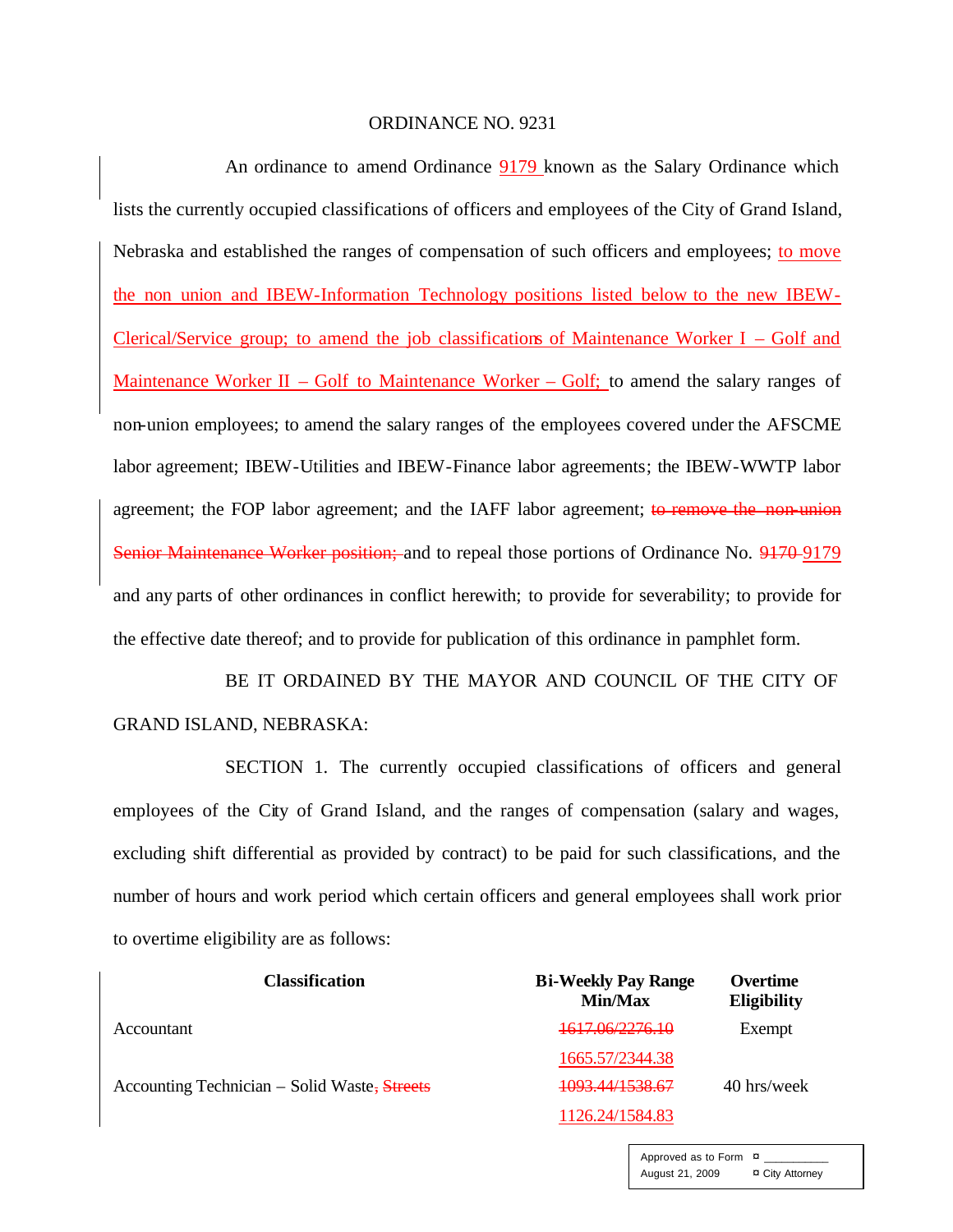| <b>Classification</b>                              | <b>Bi-Weekly Pay Range</b><br>Min/Max | Overtime<br><b>Eligibility</b> |
|----------------------------------------------------|---------------------------------------|--------------------------------|
| Administrative Assistant                           | 1180.58/1662.19                       | 40 hrs/week                    |
| Assistant to the City Administrator                | 1539.07/2166.77                       | Exempt                         |
|                                                    | 1585.24/2231.77                       |                                |
| <b>Assistant Utility Director - Administration</b> | 3005.32/4229.13                       | Exempt                         |
|                                                    | 3095.48/4356.00                       |                                |
| Assistant Utility Director - PGS & PCC             | 3255.46/4581.33                       | Exempt                         |
|                                                    | 3353.12/4718.77                       |                                |
| Attorney                                           | 2150.91/3026.67                       | Exempt                         |
|                                                    | 2215.44/3117.47                       |                                |
| Audio Video Technician                             | 1115.35/1569.42                       | 40 hrs/week                    |
| <b>Biosolids Technician</b>                        | 1329.96/1872.14                       | 40 hrs/week                    |
|                                                    | 1369.86/1928.30                       |                                |
| <b>Building Department Director</b>                | 2452.05/3449.03                       | Exempt                         |
|                                                    | 2525.62/3552.50                       |                                |
| <b>Building Inspector</b>                          | 1415.47/1991.53                       | 40 hrs/week                    |
| <b>Building Secretary</b>                          | 999.09/1405.37                        | 40 hrs/week                    |
| <b>Cemetery Superintendent</b>                     | 1464.95/2062.42                       | Exempt                         |
|                                                    | 1508.89/2124.29                       |                                |
| City Administrator                                 | 3967.46/5583.39                       | Exempt                         |
|                                                    | 4086.48/5750.89                       |                                |
| <b>City Attorney</b>                               | 2864.86/4032.02                       | Exempt                         |
|                                                    | 2950.80/4152.98                       |                                |
| <b>City Clerk</b>                                  | 1646.54/2317.09                       | Exempt                         |
|                                                    | 1695.94/2386.60                       |                                |
| Civil Engineering Manager – Public Works           | 2182.24/3071.80                       | Exempt                         |
| Engineering                                        | 2247.70/3163.96                       |                                |
| Civil Engineering Manager - Utility PCC            | 2400.12/3379.05                       | Exempt                         |
|                                                    | 2472.13/3480.42                       |                                |
| <b>Collection System Supervisor</b>                | 1510.07/2125.10                       | 40 hrs/week                    |
|                                                    | 1555.38/2188.85                       |                                |
| <b>Communications Specialist/EMD</b>               | 1030.93/1454.21                       | 40 hrs/week                    |
| <b>Community Development Administrator</b>         | 1245.34/1752.33                       | <b>Exempt</b>                  |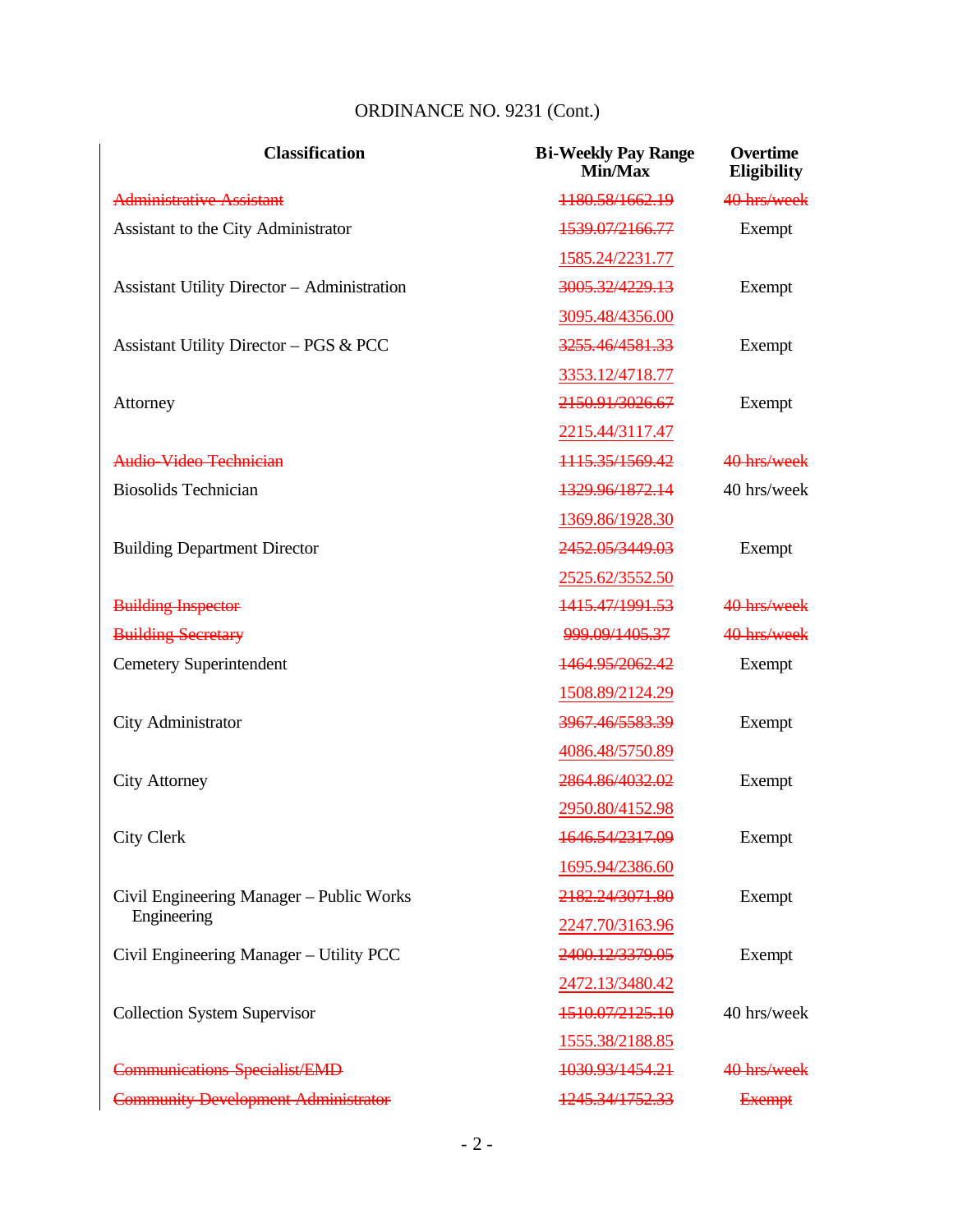| <b>Classification</b>                       | <b>Bi-Weekly Pay Range</b><br>Min/Max | Overtime<br><b>Eligibility</b> |
|---------------------------------------------|---------------------------------------|--------------------------------|
| <b>Community Service Officer</b>            | 887.58/1248.55                        | 40 hrs/week                    |
|                                             | 914.21/1286.01                        |                                |
| Custodian - Library, Police                 | 887.08/1251.81                        | 40 hrs/week                    |
|                                             | 913.70/1289.36                        |                                |
| <b>Electric Distribution Superintendent</b> | 2403.77/3381.86                       | Exempt                         |
|                                             | 2475.88/3483.31                       |                                |
| <b>Electric Distribution Supervisor</b>     | 2030.77/2856.54                       | 40 hrs/week                    |
|                                             | 2091.69/2942.23                       |                                |
| Electric Underground Superintendent         | 2140.60/3011.97                       | Exempt                         |
|                                             | 2204.82/3102.32                       |                                |
| <b>Electrical Engineer I</b>                | 1963.80/2764.73                       | Exempt                         |
|                                             | 2022.72/2847.67                       |                                |
| <b>Electrical Engineer II</b>               | 2276.15/3203.71                       | Exempt                         |
|                                             | 2344.44/3299.82                       |                                |
| <b>Electrical Inspector</b>                 | 1415.47/1991.53                       | 40 hrs/week                    |
| <b>Emergency Management Coordinator</b>     | 991.57/1394.84                        | 40 hrs/week                    |
| <b>Emergency Management Deputy Director</b> | 1580.85/2224.51                       | Exempt                         |
|                                             | 1628.27/2291.25                       |                                |
| <b>Emergency Management Director</b>        | 2249.86/3165.80                       | Exempt                         |
|                                             | 2317.36/3260.78                       |                                |
| <b>EMS</b> Division Chief                   | 1990.58/2800.84                       | Exempt                         |
|                                             | 2050.29/2884.86                       |                                |
| <b>Engineering Technician - WWTP</b>        | 1418.74/1996.13                       | 40 hrs/week                    |
|                                             | 1461.30/2056.01                       |                                |
| <b>Engineering Technician Supervisor</b>    | 1621.62/2282.65                       | Exempt                         |
|                                             | 1670.27/2351.13                       |                                |
| Equipment Operator, - Solid Waste           | 1209.74/1703.66                       | 40 hrs/week                    |
|                                             | 1246.04/1754.77                       |                                |
| <b>Evidence Technician</b>                  | 887.58/1248.55                        | 40 hrs/week                    |
| <b>Finance Director</b>                     | 2855.05/4017.67                       | Exempt                         |
|                                             | 2940.70/4138.20                       |                                |
| <b>Finance Secretary</b>                    | 999.09/1405.37                        | 40 hrs/week                    |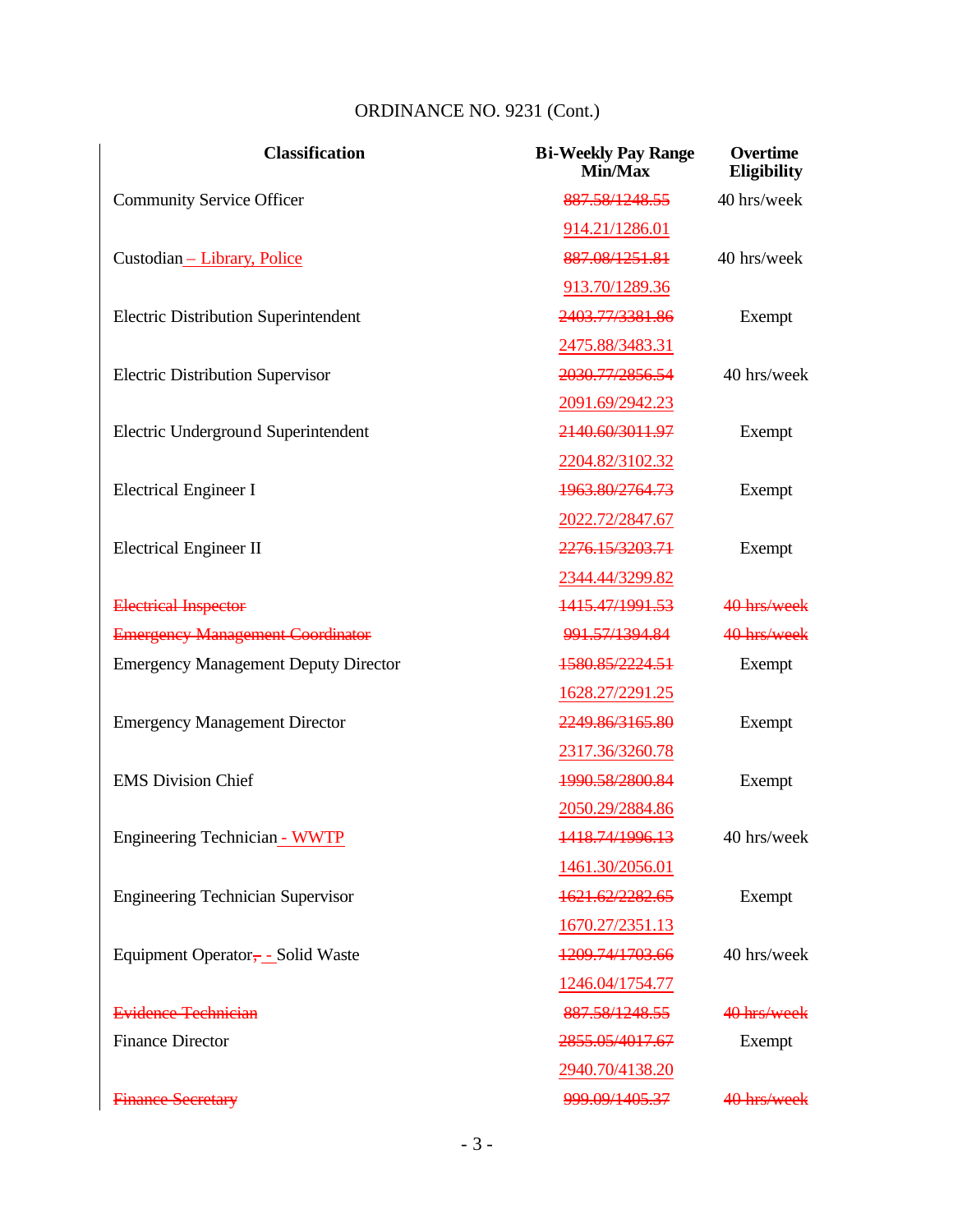| <b>Classification</b>                    | <b>Bi-Weekly Pay Range</b><br>Min/Max | Overtime<br><b>Eligibility</b> |
|------------------------------------------|---------------------------------------|--------------------------------|
| Fire Chief                               | 2601.25/3659.41                       | Exempt                         |
|                                          | 2679.29/3769.19                       |                                |
| Fire Operations Division Chief           | 2142.56/3014.68                       | Exempt                         |
|                                          | 2206.83/3105.12                       |                                |
| Fire Prevention Division Chief           | 1990.58/2800.84                       | Exempt                         |
|                                          | 2050.29/2884.86                       |                                |
| Fire Training Division Chief             | 1990.58/2800.84                       | Exempt                         |
|                                          | 2050.29/2884.86                       |                                |
| <b>Fleet Services Superintendent</b>     | 1630.56/2295.94                       | Exempt                         |
|                                          | 1679.48/2364.82                       |                                |
| <b>Fleet Services Supervisor</b>         | 1358.58/1911.85                       | 40 hrs/week                    |
|                                          | 1399.34/1969.20                       |                                |
| Golf Course Superintendent               | 1824.72/2567.68                       | Exempt                         |
|                                          | 1879.46/2644.71                       |                                |
| Grounds Management Crew Chief - Cemetery | 1368.25/1925.50                       | 40 hrs/week                    |
|                                          | 1409.30/1983.26                       |                                |
| Grounds Management Crew Chief - Parks    | 1409.29/1983.25                       | 40 hrs/week                    |
|                                          | 1451.57/2042.74                       |                                |
| Human Resources Director                 | 2509.86/3530.34                       | Exempt                         |
|                                          | 2585.16/3636.25                       |                                |
| Human Resources Specialist               | 1300.87/1830.21                       | 40 hrs/week                    |
|                                          | 1339.90/1885.11                       |                                |
| <b>Information Technology Manager</b>    | 2316.32/3259.09                       | Exempt                         |
|                                          | 2385.81/3356.87                       |                                |
| <b>Information Technology Supervisor</b> | 1943.36/2734.93                       | Exempt                         |
|                                          | 2001.66/2816.98                       |                                |
| <b>Legal Secretary</b>                   | 1142.42/1609.57                       | 40 hrs/week                    |
|                                          | 1176.70/1657.86                       |                                |
| Librarian I                              | 1281.11/1801.98                       | Exempt                         |
|                                          | 1319.54/1856.04                       |                                |
| Librarian II                             | 1409.41/1982.94                       | Exempt                         |
|                                          | 1451.70/2042.43                       |                                |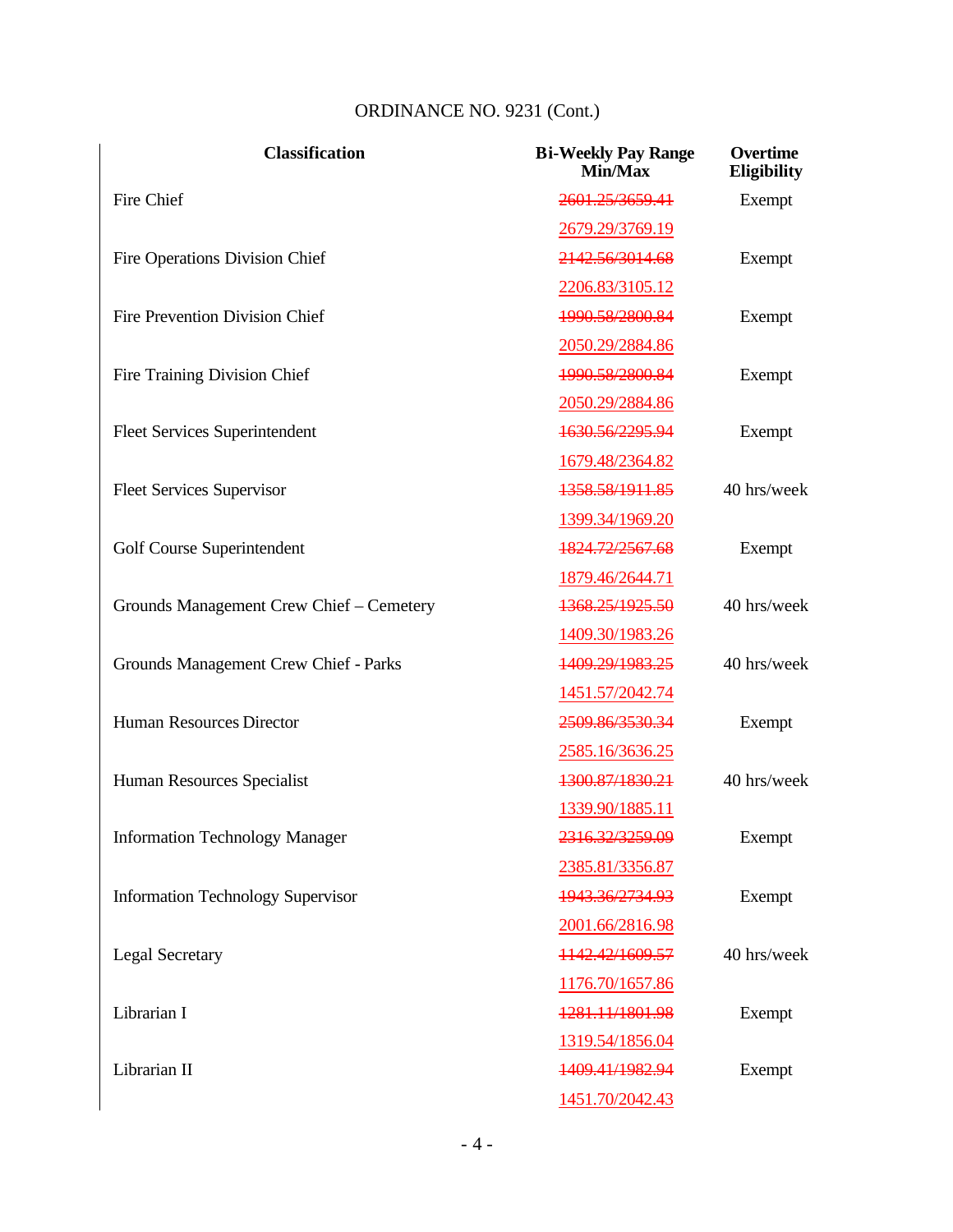| <b>Classification</b>                  | <b>Bi-Weekly Pay Range</b><br>Min/Max | <b>Overtime</b><br><b>Eligibility</b> |
|----------------------------------------|---------------------------------------|---------------------------------------|
| Library Assistant I                    | 893.83/1257.38                        | 40 hrs/week                           |
|                                        | 920.65/1295.10                        |                                       |
| Library Assistant II                   | 985.94/1387.29                        | 40 hrs/week                           |
|                                        | 1015.51/1428.90                       |                                       |
| <b>Library Assistant Director</b>      | 1671.62/2352.10                       | Exempt                                |
|                                        | 1721.77/2422.66                       |                                       |
| Library Clerk                          | 749.19/1055.59                        | 40 hrs/week                           |
|                                        | 771.66/1087.26                        |                                       |
| <b>Library Director</b>                | 2262.37/3184.54                       | Exempt                                |
|                                        | 2330.24/3280.07                       |                                       |
| Library Page                           | 580.93/817.68                         | 40 hrs/week                           |
|                                        | 598.35/842.21                         |                                       |
| <b>Library Secretary</b>               | 999.09/1405.37                        | 40 hrs/week                           |
|                                        | 1029.06/1447.53                       |                                       |
| Maintenance Worker I Building, Library | 1028.34/1446.75                       | 40 hrs/week                           |
| Maintenance Worker I Golf              | 1059.18/1490.15                       | 40 hrs/week                           |
| <b>Maintenance Worker II Building</b>  | 1082.92/1527.18                       | 40 hrs/week                           |
| Maintenance Worker H-Golf              | 1115.40/1573.00                       | 40 hrs/week                           |
|                                        | 1148.86/1620.19                       |                                       |
| Manager of Engineering Services        | 2239.98/3151.48                       | Exempt                                |
|                                        | 2307.18/3246.03                       |                                       |
| Meter Reader Supervisor                | 1402.93/1975.75                       | Exempt                                |
|                                        | 1445.02/2035.02                       |                                       |
| Office Manager – Police Department     | 1195.90/1683.25                       | 40 hrs/week                           |
|                                        | 1231.78/1733.74                       |                                       |
| <b>Parking Monitor</b>                 | 594.59/837.60                         | 40 hrs/week                           |
|                                        | 612.43/862.73                         |                                       |
| Parks and Recreation Director          | 2558.81/3599.05                       | Exempt                                |
|                                        | 2635.58/3707.03                       |                                       |
| <b>Parks and Recreation Secretary</b>  | 999.09/1405.37                        | 40 hrs/week                           |
| Parks Superintendent                   | 1707.12/2401.41                       | Exempt                                |
|                                        | 1758.34/2473.45                       |                                       |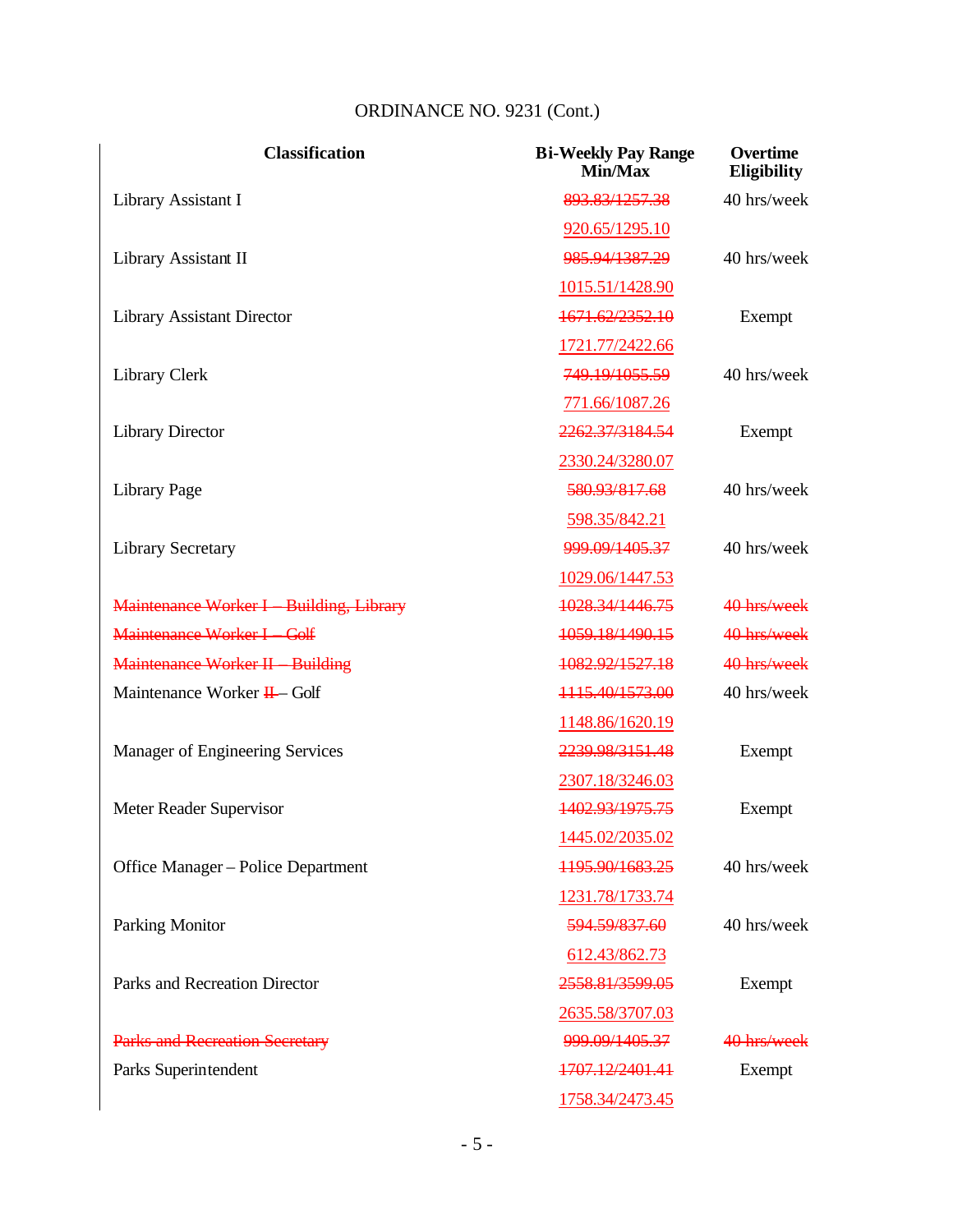| <b>Classification</b>                       | <b>Bi-Weekly Pay Range</b><br>Min/Max | Overtime<br><b>Eligibility</b> |
|---------------------------------------------|---------------------------------------|--------------------------------|
| Payroll Specialist                          | 1275.36/1794.32                       | 40 hrs/week                    |
|                                             | 1313.62/1848.15                       |                                |
| <b>Planning Director</b>                    | 2537.18/3569.42                       | Exempt                         |
|                                             | 2613.29/3676.50                       |                                |
| <b>Planning Secretary</b>                   | 999.09/1405.37                        | 40 hrs/week                    |
| <b>Planning Technician</b>                  | 1521.35/2140.47                       | 40 hrs/week                    |
| <b>Plans Examiner</b>                       | 1415.47/1991.53                       | 40 hrs/week                    |
| <b>Plumbing Inspector</b>                   | 1415.47/1991.53                       | 40 hrs/week                    |
| Police Captain                              | 1979.75/2785.60                       | Exempt                         |
|                                             | 2039.14/2869.16                       |                                |
| Police Chief                                | 2724.39/3834.86                       | Exempt                         |
|                                             | 2806.13/3949.90                       |                                |
| Police Records Clerk - Part Time            | 935.60/1317.32                        | 40 hrs/week                    |
|                                             | 963.67/1356.84                        |                                |
| <b>Power Plant Maintenance Supervisor</b>   | 2244.07/3156.59                       | Exempt                         |
|                                             | 2311.40/3251.28                       |                                |
| <b>Power Plant Operations Supervisor</b>    | 2335.70/3286.31                       | Exempt                         |
|                                             | 2405.77/3384.90                       |                                |
| <b>Power Plant Superintendent – Burdick</b> | 2558.46/3600.21                       | Exempt                         |
|                                             | 2635.21/3708.22                       |                                |
| Power Plant Superintendent - PGS            | 2949.50/4148.57                       | Exempt                         |
|                                             | 3037.99/4273.03                       |                                |
| Public Information Officer                  | 1470.54/2068.91                       | Exempt                         |
|                                             | 1514.66/2130.98                       |                                |
| <b>Public Works Director</b>                | 2866.03/4033.13                       | Exempt                         |
|                                             | 2952.01/4154.12                       |                                |
| <b>Purchasing Technician</b>                | 1071.93/1507.82                       | 40 hrs/week                    |
| Receptionist                                | 961.79/1353.34                        | 40 hrs/week                    |
|                                             | 990.65/1393.94                        |                                |
| <b>Recreation Superintendent</b>            | 1618.55/2276.68                       | Exempt                         |
|                                             | 1667.10/2344.98                       |                                |
| Regulatory and Environmental Specialist     | 2213.05/3112.95                       | Exempt                         |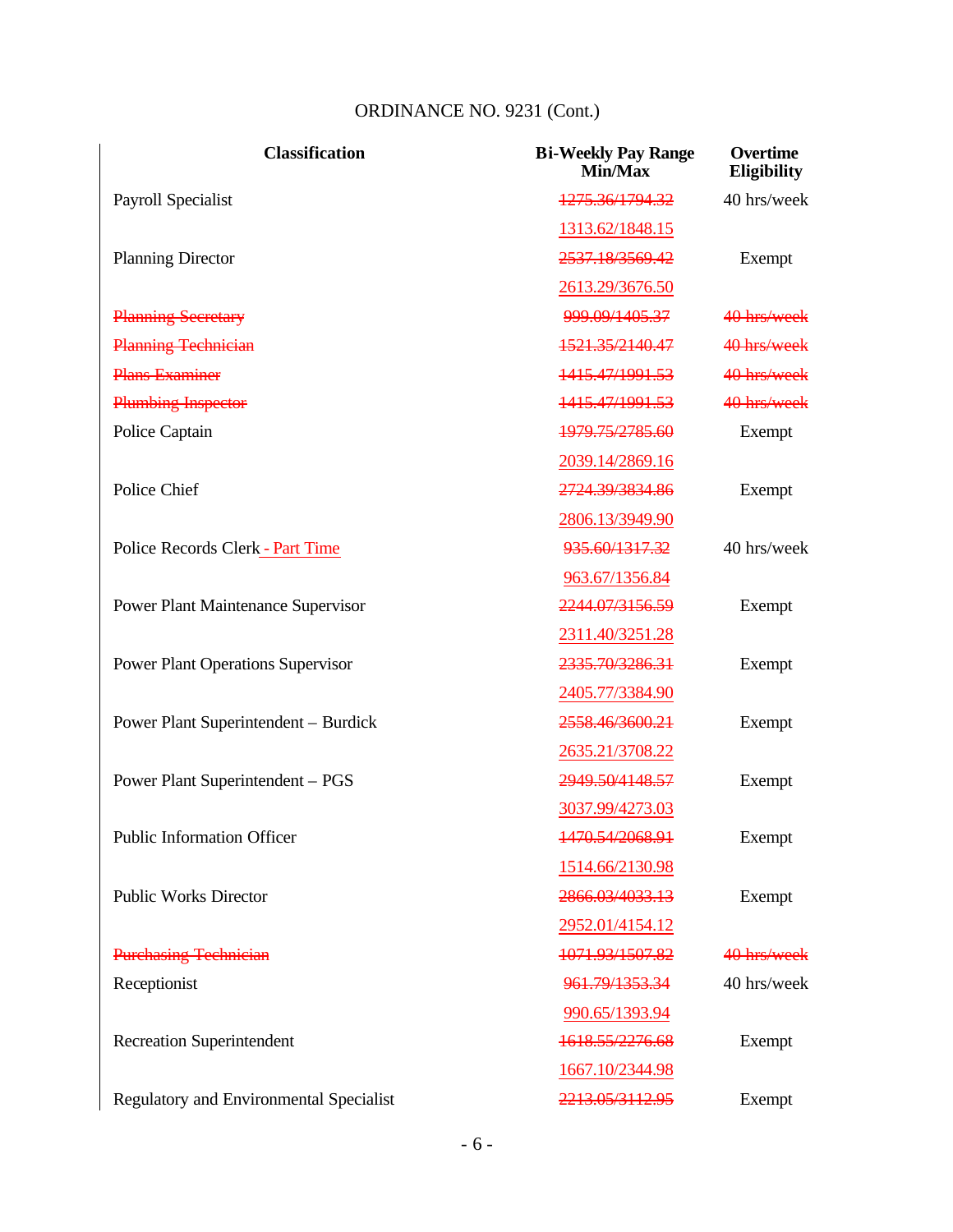| <b>Classification</b>                  | <b>Bi-Weekly Pay Range</b><br>Min/Max | Overtime<br><b>Eligibility</b> |
|----------------------------------------|---------------------------------------|--------------------------------|
|                                        | 2279.44/3206.34                       |                                |
| Senior Accountant                      | 1826.15/2568.93                       | Exempt                         |
|                                        | 1880.94/2646.00                       |                                |
| Senior Communications Specialist/EMD   | 1198.64/1685.98                       | 40 hrs/week                    |
|                                        | 1234.60/1736.55                       |                                |
| Senior Electrical Engineer             | 2492.06/3506.35                       | Exempt                         |
|                                        | 2566.82/3611.54                       |                                |
| Senior Equipment Operator, Solid Waste | 1270.24/1787.37                       | 40 hrs/week                    |
|                                        | 1308.34/1840.99                       |                                |
| Senior Utility Secretary               | 1002.03/1413.19                       | 40 hrs/week                    |
|                                        | 1032.10/1455.58                       |                                |
| <b>Shooting Range Operator</b>         | 1368.25/1925.50                       | 40 hrs/week                    |
| <b>Shooting Range Superintendent</b>   | 1618.55/2276.68                       | Exempt                         |
|                                        | 1667.10/2344.98                       |                                |
| <b>Solid Waste Division Clerk</b>      | 898.54/1264.12                        | 40 hrs/week                    |
|                                        | 925.50/1302.04                        |                                |
| Solid Waste Superintendent             | 1838.29/2586.82                       | Exempt                         |
|                                        | 1893.44/2664.42                       |                                |
| <b>Stormwater Technician</b>           | 1418.74/1996.13                       | 40 hrs/week                    |
| <b>Street Superintendent</b>           | 1758.89/2477.35                       | Exempt                         |
|                                        | 1811.65/2551.67                       |                                |
| <b>Street Supervisor</b>               | 1396.18/1963.59                       | 40 hrs/week                    |
|                                        | 1438.06/2022.50                       |                                |
| <b>Turf Management Specialist</b>      | 1415.21/1991.14                       | 40 hrs/week                    |
|                                        | 1457.66/2050.87                       |                                |
| <b>Utility Director</b>                | 3896.36/5481.07                       | Exempt                         |
|                                        | 4013.25/5645.50                       |                                |
| <b>Utility Production Engineer</b>     | 2630.29/3701.68                       | Exempt                         |
|                                        | 2709.20/3812.73                       |                                |
| Utility Secretary                      | 999.09/1405.37                        | 40 hrs/week                    |
| <b>Utility Services Manager</b>        | 2059.48/2898.16                       | Exempt                         |
|                                        | 2121.26/2985.11                       |                                |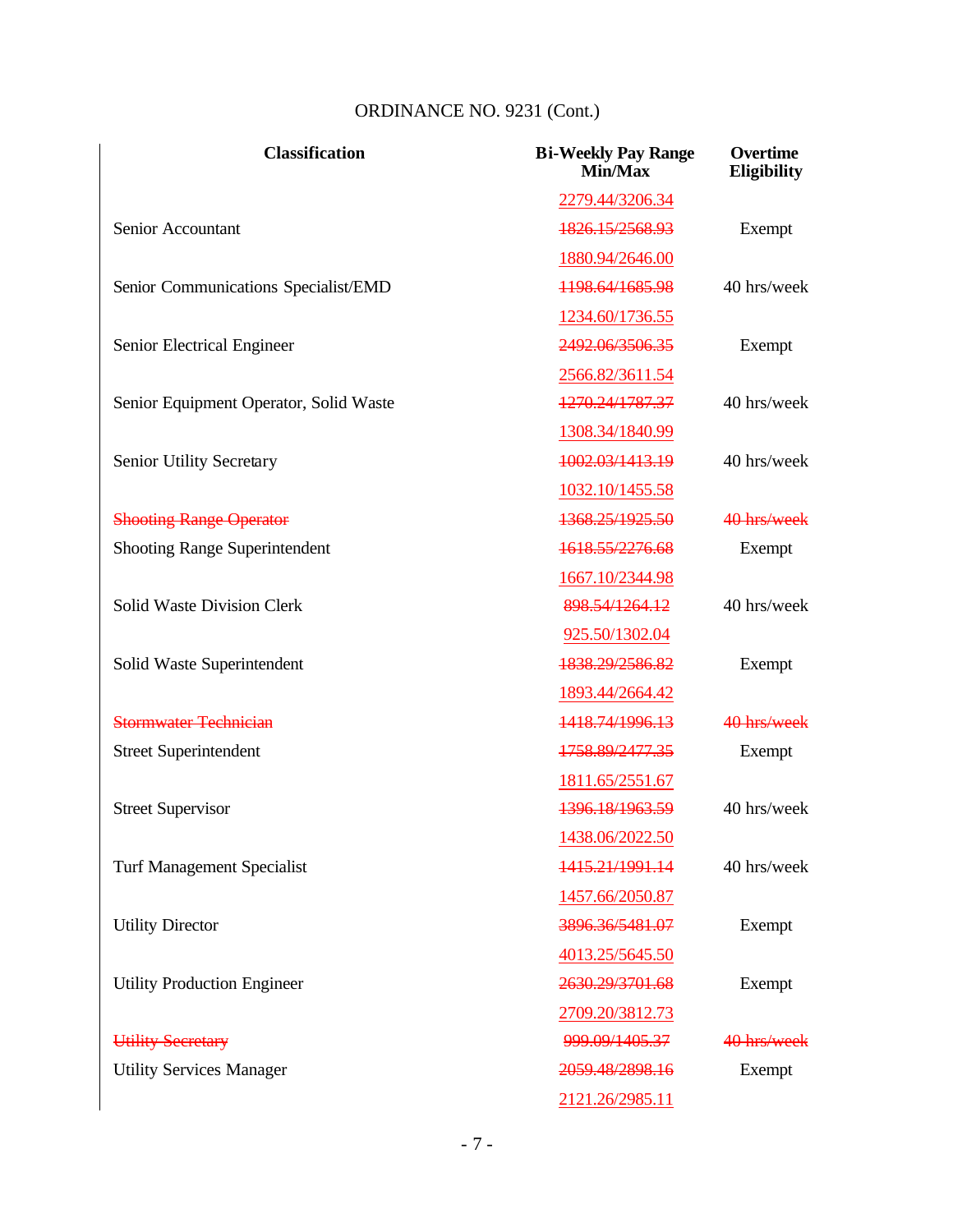| ORDINANCE NO. 9231 (Cont.) |  |  |
|----------------------------|--|--|
|----------------------------|--|--|

| <b>Classification</b>                            | <b>Bi-Weekly Pay Range</b><br>Min/Max | <b>Overtime</b><br>Eligibility |
|--------------------------------------------------|---------------------------------------|--------------------------------|
| Utility Warehouse Supervisor                     | 1601.66/2252.73                       | 40 hrs/week                    |
|                                                  | 1649.71/2320.31                       |                                |
| Victim Assistance Unit Coordinator               | 935.60/1317.32                        | 40 hrs/week                    |
|                                                  | 963.67/1356.84                        |                                |
| Wastewater Engineering/Operations Superintendent | 2051.64/2887.97                       | Exempt                         |
|                                                  | 2113.19/2974.61                       |                                |
| <b>Wastewater Plant Chief Operator</b>           | 1310.87/1845.26                       | 40 hrs/week                    |
|                                                  | 1350.20/1900.62                       |                                |
| Wastewater Plant Maintenance Supervisor          | 1516.01/2133.58                       | 40 hrs/week                    |
|                                                  | 1561.49/2197.59                       |                                |
| <b>Wastewater Plant Process Supervisor</b>       | 1572.10/2213.43                       | 40 hrs/week                    |
|                                                  | 1619.26/2279.83                       |                                |
| Water Superintendent                             | 1937.68/2725.61                       | Exempt                         |
|                                                  | 1995.81/2807.38                       |                                |
| <b>Water Supervisor</b>                          | 1652.15/2326.74                       | 40 hrs/week                    |
|                                                  | 1701.72/2396.54                       |                                |
| Worker / Seasonal                                | 580.00/1600.00                        | Exempt                         |
| Worker / Temporary                               | 580.00/1600.00                        | 40 hrs/week                    |

SECTION 2. The currently occupied classifications of employees of the City of Grand Island included under the AFSCME labor agreement, and the ranges of compensation (salary and wages, excluding shift differential as provided by contract) to be paid for such classifications, and the number of hours and work period which certain such employees included under the AFSCME labor agreement shall work prior to overtime eligibility are as follows:

| <b>Classification</b>          | <b>Bi-Weekly Pay Range</b><br>Min/Max | <b>Overtime</b><br><b>Eligibility</b> |
|--------------------------------|---------------------------------------|---------------------------------------|
| Equipment Operator – Streets   | <del>1067.36/1500.97</del>            | 40 hrs/week                           |
|                                | 1110.06/1561.01                       |                                       |
| Fleet Services Attendant/Clerk | 970.31/1368.56                        | 40 hrs/week                           |
|                                | 1009.13/1423.30                       |                                       |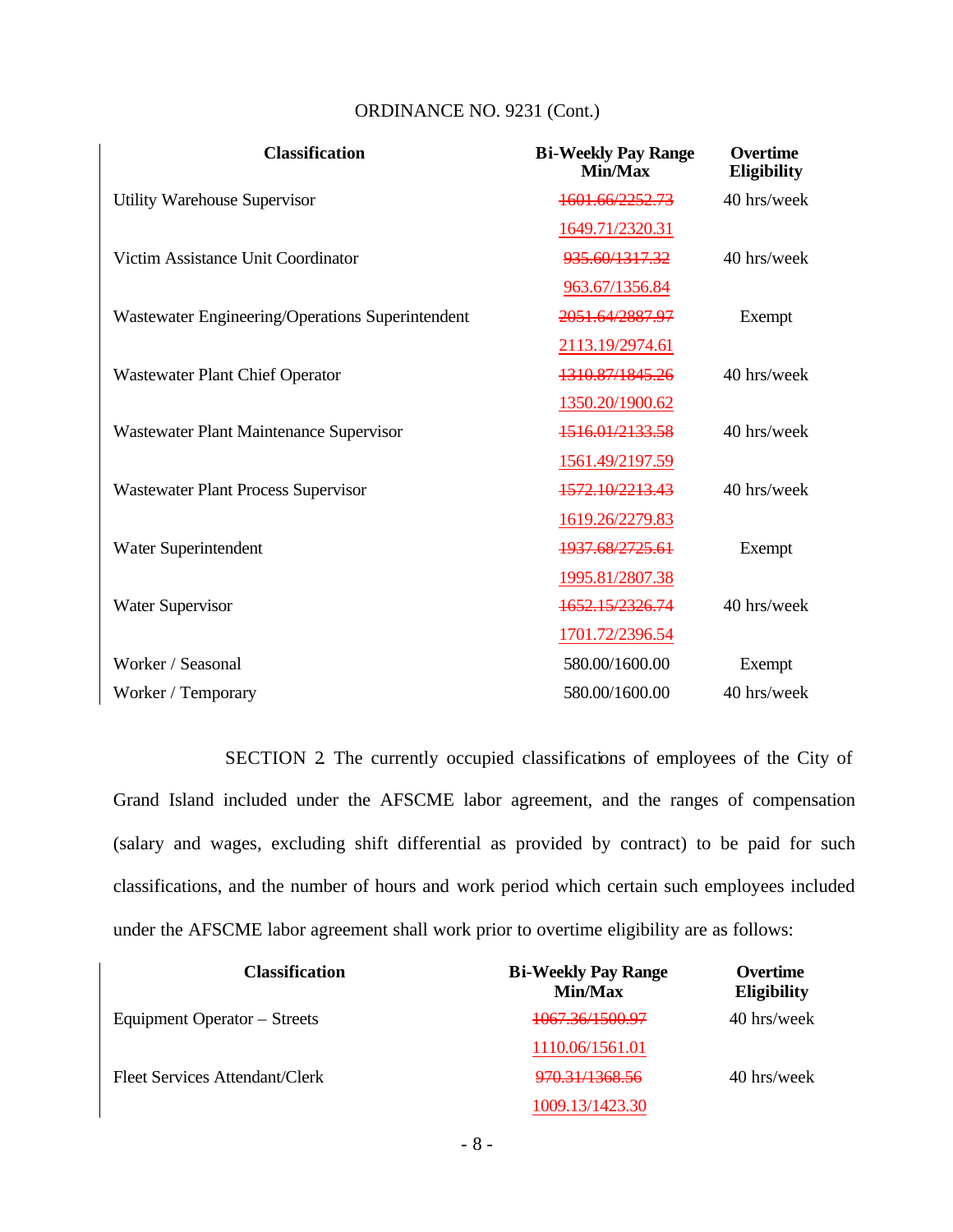| <b>Classification</b>                      | <b>Bi-Weekly Pay Range</b><br>Min/Max | <b>Overtime</b><br><b>Eligibility</b> |
|--------------------------------------------|---------------------------------------|---------------------------------------|
| <b>Fleet Services Inventory Specialist</b> | 1064.33/1497.94                       | 40 hrs/week                           |
|                                            | 1106.90/1557.86                       |                                       |
| <b>Fleet Services Mechanic</b>             | 1217.58/1712.45                       | 40 hrs/week                           |
|                                            | 1266.28/1780.94                       |                                       |
| Horticulturist                             | 1127.00/1587.89                       | 40 hrs/week                           |
|                                            | 1172.08/1651.40                       |                                       |
| Maintenance Worker - Cemetery              | 1059.27/1490.86                       | 40 hrs/week                           |
|                                            | 1101.64/1550.50                       |                                       |
| Maintenance Worker - Parks                 | 1052.20/1481.77                       | 40 hrs/week                           |
|                                            | 1094.29/1541.04                       |                                       |
| Maintenance Worker - Streets               | 1029.96/1449.42                       | 40 hrs/week                           |
|                                            | 1071.16/1507.39                       |                                       |
| Senior Equipment Operator - Streets        | 1169.44/1646.53                       | 40 hrs/week                           |
|                                            | 1216.22/1712.39                       |                                       |
| Senior Maintenance Worker - Parks          | 1169.44/1646.53                       | 40 hrs/week                           |
|                                            | 1216.22/1712.39                       |                                       |
| Senior Maintenance Worker – Streets        | 1169.44/1646.53                       | 40 hrs/week                           |
|                                            | 1216.22/1712.39                       |                                       |
| <b>Traffic Signal Technician</b>           | 1169.44/1646.53                       | 40 hrs/week                           |
|                                            | 1216.22/1712.39                       |                                       |

SECTION 3. The currently occupied classifications of employees of the City of Grand Island included under the IBEW labor agreements, and the ranges of compensation (salary and wages, excluding shift differential as provided by contract) to be paid for such classifications, and the number of hours and work period which certain such employees included under the IBEW labor agreements shall work prior to overtime eligibility are as follows:

| <b>Classification</b>   | <b>Bi-Weekly Pay Range</b><br>Min/Max | Overtime<br><b>Eligibility</b> |
|-------------------------|---------------------------------------|--------------------------------|
| <b>Accounting Clerk</b> | <del>1071.82/1418.39</del>            | 40 hrs/week                    |
|                         | 1112.01/1471.52                       |                                |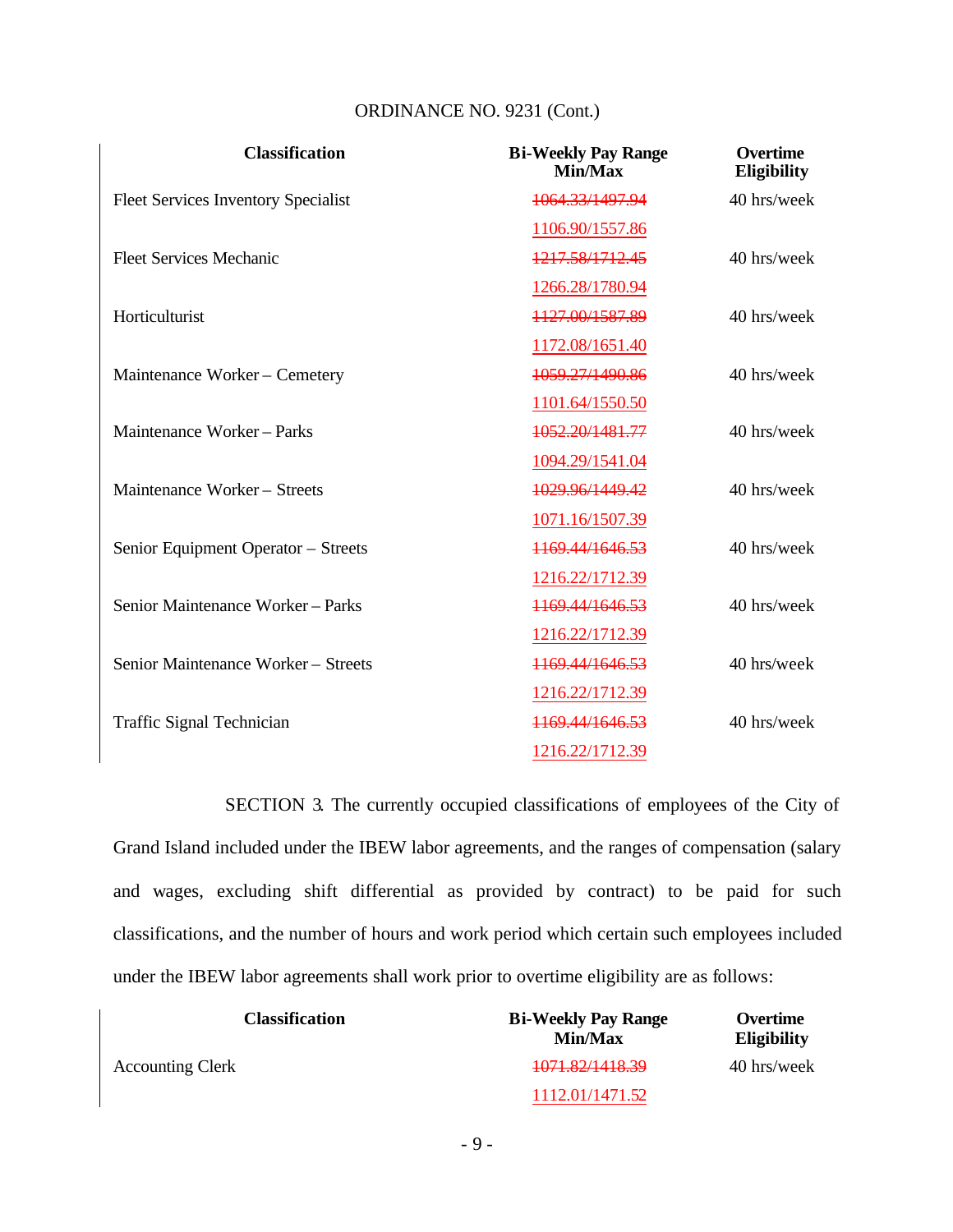| <b>Classification</b>                   | <b>Bi-Weekly Pay Range</b><br>Min/Max | <b>Overtime</b><br><b>Eligibility</b> |
|-----------------------------------------|---------------------------------------|---------------------------------------|
| Cashier                                 | 983.75/1340.53                        | 40 hrs/week                           |
|                                         | 1020.64/1390.80                       |                                       |
| <b>Computer Operator</b>                | 1434.40/1885.62                       | 40 hrs/week                           |
| <b>Computer Programmer</b>              | 1703.42/2285.98                       | 40 hrs/week                           |
| <b>Computer Technician</b>              | 1477.44/1942.22                       | 40 hrs/week                           |
| Custodian                               | 1148.73/1356.50                       | 40 hrs/week                           |
|                                         | 1191.81/1407.37                       |                                       |
| <b>Electric Distribution Crew Chief</b> | 2098.30/2668.66                       | 40 hrs/week                           |
|                                         | 2176.99/2768.73                       |                                       |
| Electric Underground Crew Chief         | 2098.30/2668.66                       | 40 hrs/week                           |
|                                         | 2176.99/2768.73                       |                                       |
| <b>Engineering Technician I</b>         | 1322.31/1891.98                       | 40 hrs/week                           |
|                                         | 1371.90/1962.94                       |                                       |
| Engineering Technician II               | 1634.64/2241.32                       | 40 hrs/week                           |
|                                         | 1695.94/2325.37                       |                                       |
| <b>GIS</b> Technician                   | 1681.79/2359.90                       | 40 hrs/week                           |
|                                         | 1744.86/2448.39                       |                                       |
| <b>Instrument Technician</b>            | 1972.382605.68                        | 40 hrs/week                           |
|                                         | 2046.35/2703.39                       |                                       |
| <b>Lineworker Apprentice</b>            | 1279.06/1875.51                       | 40 hrs/week                           |
|                                         | 1327.03/1945.84                       |                                       |
| <b>Lineworker First Class</b>           | 1938.77/2293.01                       | 40 hrs/week                           |
|                                         | 2011.47/2378.99                       |                                       |
| <b>Materials Handler</b>                | 1596.40/2139.93                       | 40 hrs/week                           |
|                                         | 1656.26/2220.18                       |                                       |
| Meter Reader                            | 1150.20/1499.89                       | 40 hrs/week                           |
|                                         | 1193.34/1556.14                       |                                       |
| Meter Technician                        | 1546.45/1911.26                       | 40 hrs/week                           |
|                                         | 1604.44/1982.93                       |                                       |
| Power Dispatcher I                      | 1936.62/2692.66                       | 40 hrs/week                           |
|                                         | 2009.25/2793.64                       |                                       |
| Power Dispatcher II                     | 2034.06/2827.69                       | 40 hrs/week                           |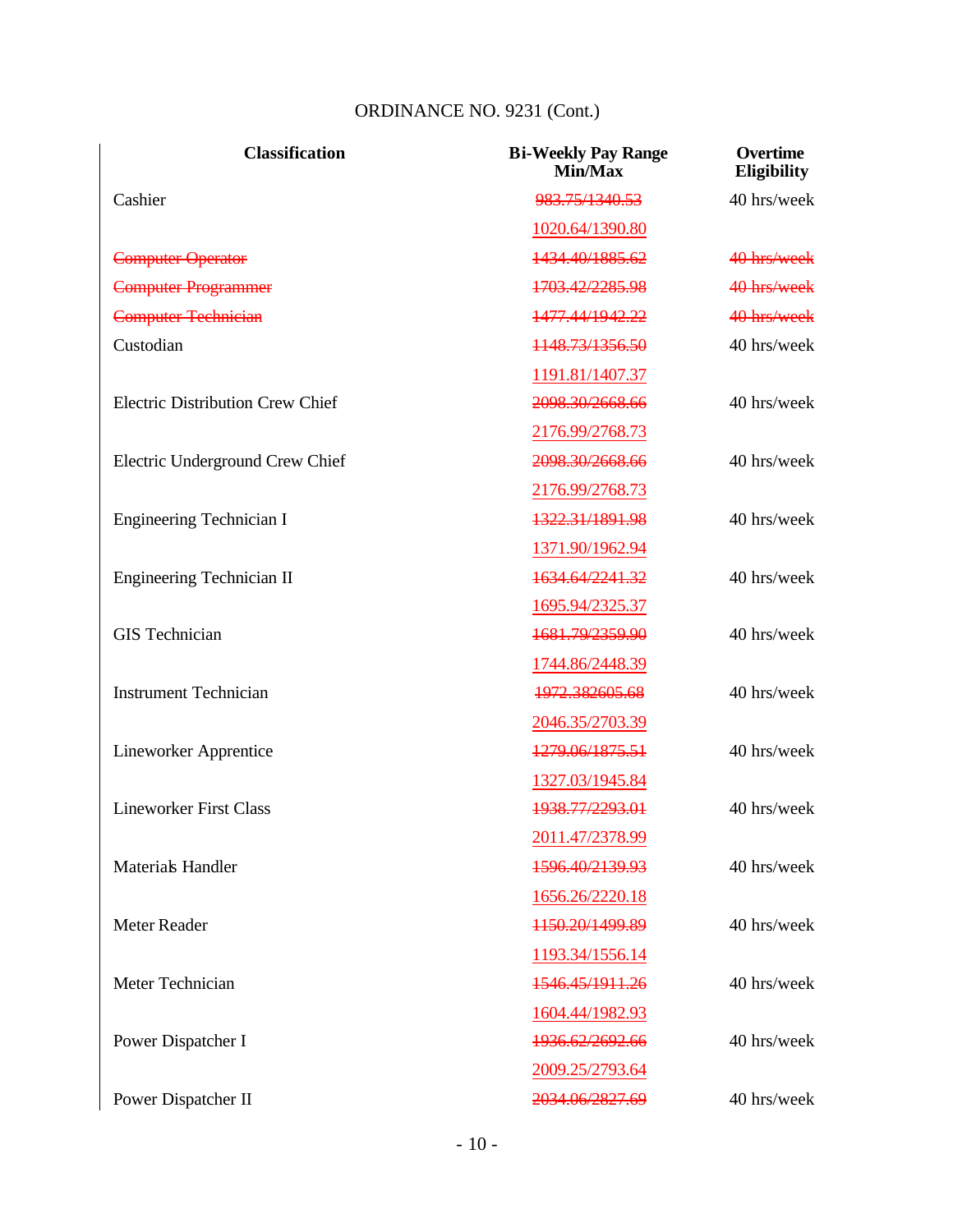| <b>Classification</b>                   | <b>Bi-Weekly Pay Range</b><br>Min/Max | <b>Overtime</b><br><b>Eligibility</b> |
|-----------------------------------------|---------------------------------------|---------------------------------------|
|                                         | 2110.34/2933.73                       |                                       |
| <b>Power Plant Maintenance Mechanic</b> | 1833.22/2282.70                       | 40 hrs/week                           |
|                                         | 1901.96/2368.30                       |                                       |
| <b>Power Plant Operator</b>             | 2165.68/2522.65                       | 40 hrs/week                           |
|                                         | 2246.90/2617.25                       |                                       |
| Senior Accounting Clerk                 | 1204.75/1578.13                       | 40 hrs/week                           |
|                                         | 1249.93/1637.30                       |                                       |
| Senior Engineering Technician           | 2068.27/2531.10                       | 40 hrs/week                           |
|                                         | 2145.83/2626.02                       |                                       |
| Senior Material Handler                 | 1838.09/2397.54                       | 40 hrs/week                           |
|                                         | 1907.02/2487.45                       |                                       |
| Senior Meter Reader                     | 1362.24/1616.82                       | 40 hrs/week                           |
|                                         | 1413.33/1677.46                       |                                       |
| Senior Power Dispatcher                 | <del>2352.96/3228.92</del>            | 40 hrs/week                           |
|                                         | 2441.20/3350.01                       |                                       |
| Senior Power Plant Operator             | 2135.25/2737.33                       | 40 hrs/week                           |
|                                         | 2215.32/2839.98                       |                                       |
| Senior Substation Technician            | 2514.09/2605.68                       | 40 hrs/week                           |
|                                         | 2608.37/2703.39                       |                                       |
| Senior Water Maintenance Worker         | 1493.74/1966.90                       | 40 hrs/week                           |
|                                         | 1549.75/2040.66                       |                                       |
| <b>Substation Technician</b>            | 2327.38//2419.78                      | 40 hrs/week                           |
|                                         | 2414.66/2510.52                       |                                       |
| Systems Technician                      | <del>2051.09/2605.68</del>            | 40 hrs/week                           |
|                                         | 2128.00/2703.39                       |                                       |
| Tree Trim Crew Chief                    | 1837.37//2281.74                      | 40 hrs/week                           |
|                                         | 1906.27/2367.31                       |                                       |
| <b>Utilities Electrician</b>            | 1841.26//2419.78                      | 40 hrs/week                           |
|                                         | 1910.30/2510.52                       |                                       |
| <b>Utility Technician</b>               | 1798.35/2529.64                       | 40 hrs/week                           |
|                                         | 1865.79/2624.50                       |                                       |
| Utility Warehouse Clerk                 | 1328.81/1639.43                       | 40 hrs/week                           |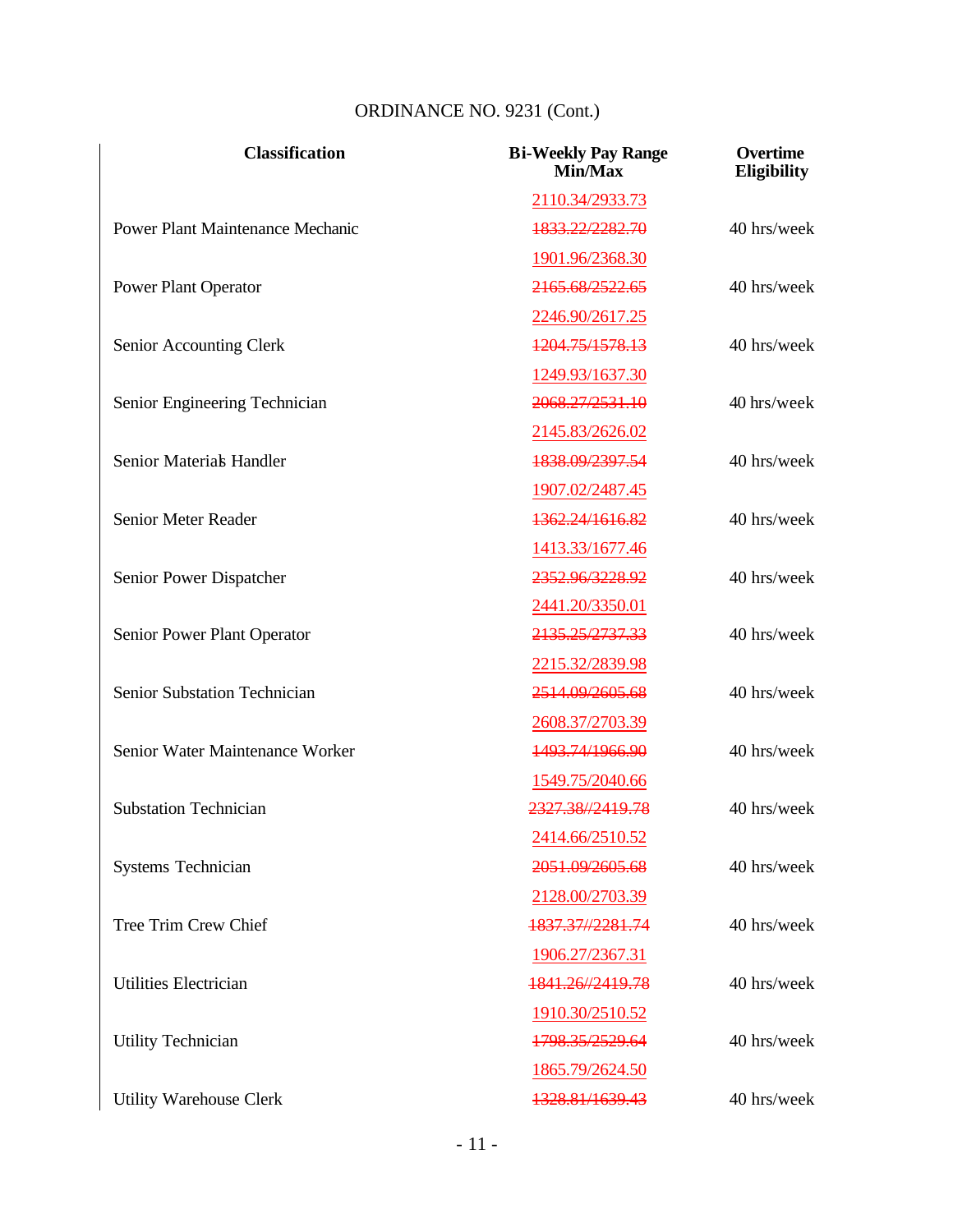| <b>Classification</b>    | <b>Bi-Weekly Pay Range</b><br>Min/Max | <b>Overtime</b><br>Eligibility |
|--------------------------|---------------------------------------|--------------------------------|
|                          | 1378.64/1700.91                       |                                |
| Water Maintenance Worker | 1244 51/1721 04                       | 40 hrs/week                    |
|                          | 1291.18/1785.58                       |                                |
| Wireworker I             | 1398 10/1976 90                       | 40 hrs/week                    |
|                          | 1450.53/2051.04                       |                                |
| Wireworker II            | <del>1938.77/2293.01</del>            | 40 hrs/week                    |
|                          | 2011.47/2378.99                       |                                |

SECTION 4. The currently occupied classifications of employees of the City of Grand Island included under the FOP labor agreement, and the ranges of compensation (salary and wages, excluding shift differential as provided by contract) to be paid for such classifications, and the number of hours and work period which certain such employees included under the FOP labor agreement shall work prior to overtime eligibility are as follows:

|                       | <b>Bi-Weekly Pay Range</b><br>Min/Max |
|-----------------------|---------------------------------------|
| <b>Classification</b> |                                       |
| Police Officer        | <del>1329.59/1858.69</del>            |
|                       | 1376.13/1923.74                       |
| Police Sergeant       | <del>1664.12/2280.23</del>            |
|                       | 1722.37/2360.04                       |

#### OVERTIME ELIGIBILITY

The City has reserved its right to the utilization of the 207(k) FLSA exemption and will implement this as the hours of work effective the first full pay period following the execution of the labor agreement. The pay period for purposes of calculating overtime shall consist of a fourteen (14) day cycle that runs concurrent with the City's current payroll cycle. For purposes of calculating eligibility for overtime, "hours worked" shall include actual hours worked,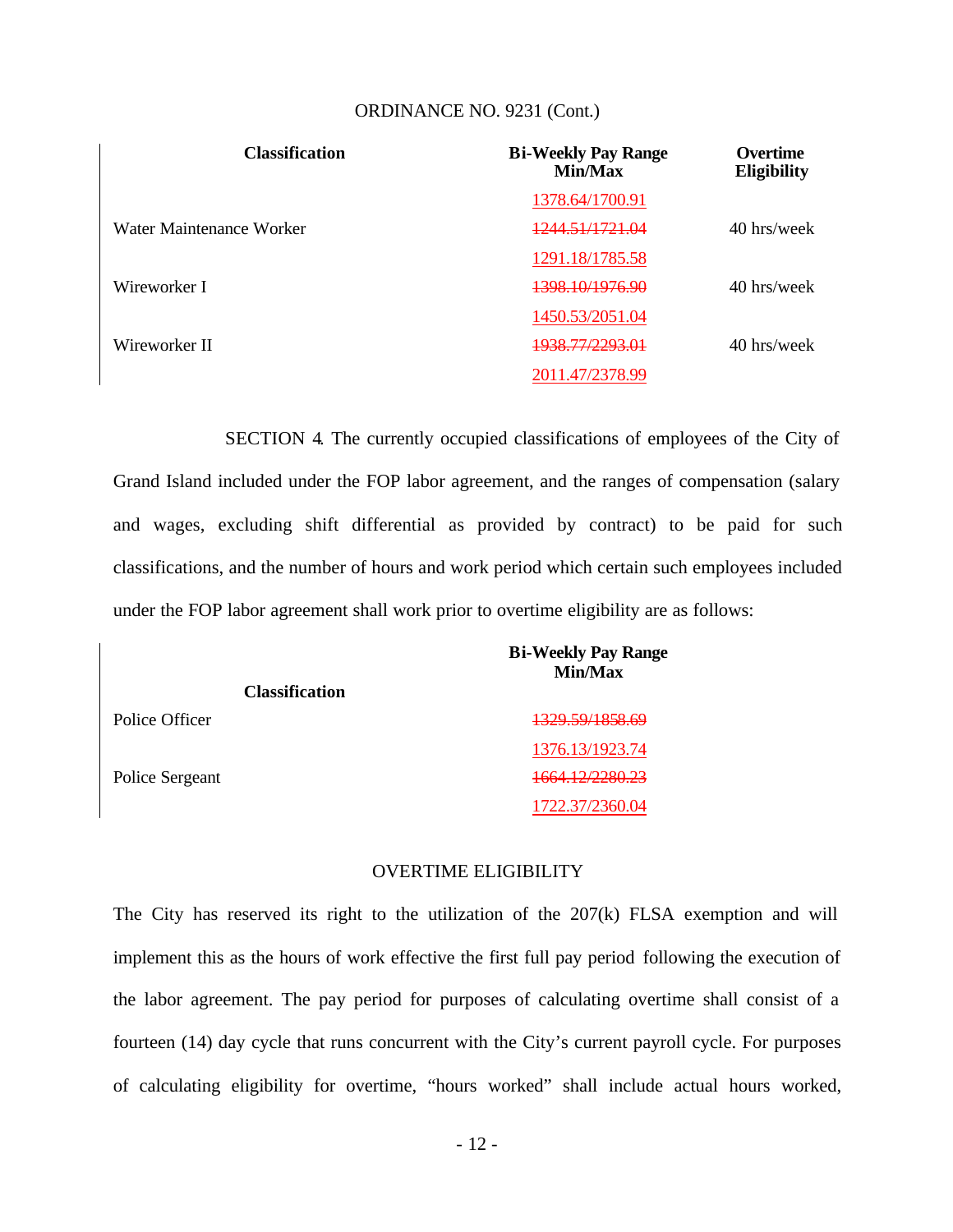vacation, personal leave and holiday hours. Employees shall be eligible for overtime when they exceed their hours scheduled for work in the fourteen (14) day pay cycle with a minimum of eighty (80) hours. There shall also be established for each employee in the bargaining unit a Training and Special Events bank of fifty (50) hours per individual per contract year. Each employee may be scheduled for training or special event duty with a minimum of seven (7) days notice prior to the commencement of the pay period and the training and special events bank hours may be added to the eighty (80) hour, two (2) week pay period up to eighty-six (86) hours and these hours shall not be eligible for overtime. Training and special events hours worked in excess of eighty-six (86) hours in a two week pay period will be eligible for overtime, but will not be subtracted from the training and special events bank. All work completed after eighty (80) hours in a pay period that is performed for work that is funded by grants from parties outside or other than the City of Grand Island, shall be paid overtime for the time worked after eighty (80) hours, if the time is funded at overtime rates by the grant. Any such grant hours are not deducted from the training and special events bank.

SECTION 5. The currently occupied classifications of employees of the City of Grand Island included under the IAFF labor agreement, and the ranges of compensation (salary and wages, excluding shift differential as provided by contract) to be paid for such classifications, and the number of hours and work period which certain such employees included under the IAFF labor agreement shall work prior to overtime eligibility are as follows:

| <b>Classification</b> | <b>Bi-Weekly Pay Range</b><br>Min/Max | Overtime<br><b>Eligibility</b>    |
|-----------------------|---------------------------------------|-----------------------------------|
| Fire Captain          | <del>1739.56/2412.00</del>            | $212 \text{ hrs}/28 \text{ days}$ |
|                       | 1800.44/2496.42                       |                                   |
| Firefighter / EMT     | <del>1292.40/1875.55</del>            | $212 \text{ hrs}/28 \text{ days}$ |
|                       | 1337.63/1941.19                       |                                   |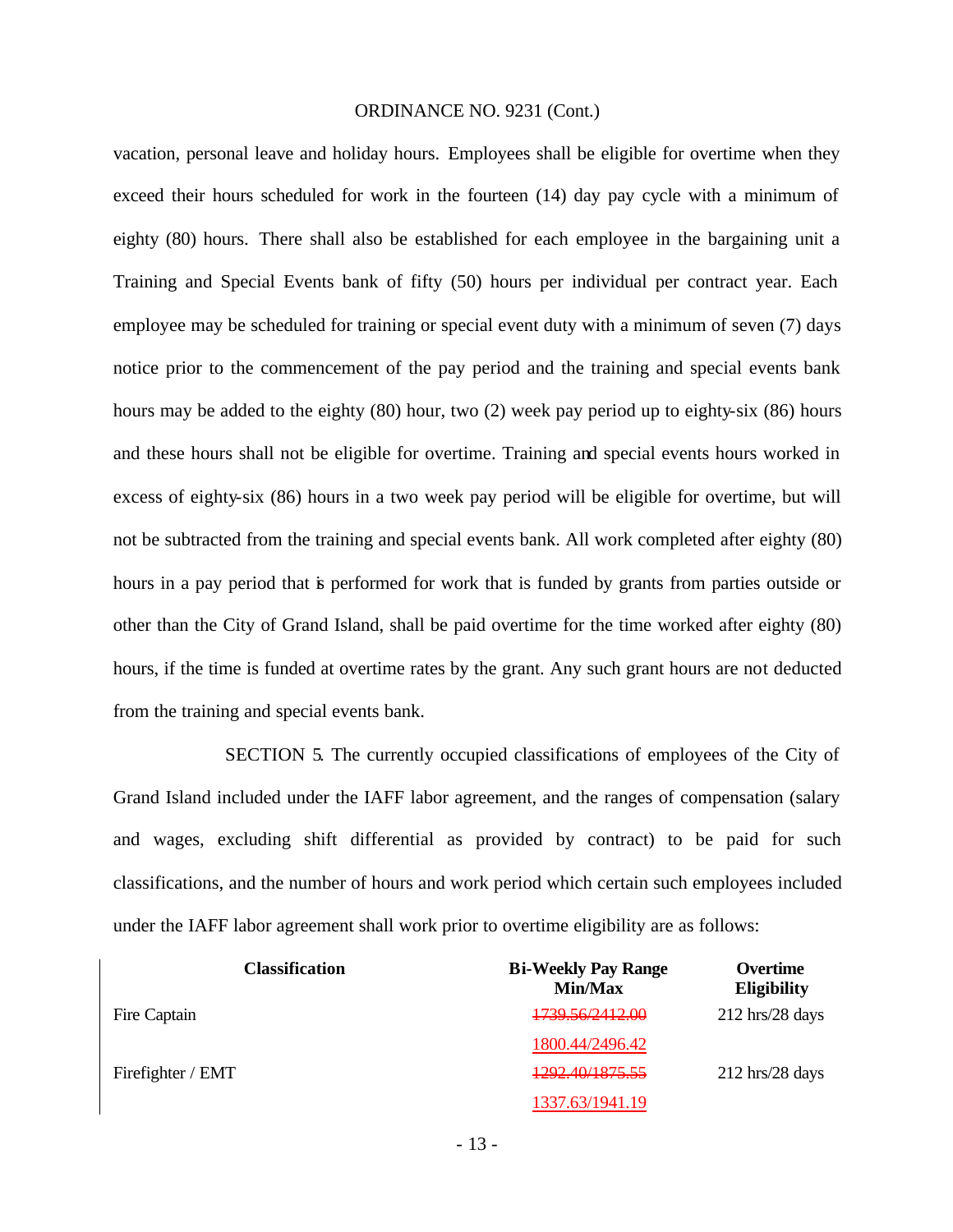Firefighter / Paramedic 1442.94/2037.92

# 1493.45/2109.24

212 hrs/28 days

SECTION 6. The currently occupied classifications of the employees of the City of Grand Island included under the IBEW-WWTP labor agreement, and the ranges of compensation salary and wages, excluding shift differential as provided by contract, to be paid for such classifications, and the number of hours and work period which certain such employees included under the IBEW-WWTP labor agreement shall work prior to overtime eligibility are as follows:

| <b>Classification</b>                  | <b>Bi-Weekly Pay Range</b><br>Min/Max | <b>Overtime</b><br>Eligibility |
|----------------------------------------|---------------------------------------|--------------------------------|
| Accounting Technician – WWTP           | 1067.22/1501.67                       | 40 hrs/week                    |
|                                        | 1104.57/1554.23                       |                                |
| Equipment Operator - WWTP              | 1211.61/1704.86                       | 40 hrs/week                    |
|                                        | 1254.02/1764.54                       |                                |
| Maintenance Mechanic I                 | 1211.61/1704.86                       | 40 hrs/week                    |
|                                        | 1254.02/1764.54                       |                                |
| Maintenance Mechanic II                | 1356.61/1908.89                       | 40 hrs/week                    |
|                                        | 1404.09/1975.70                       |                                |
| Maintenance Worker - WWTP              | 1211.61/1704.86                       | 40 hrs/week                    |
|                                        | 1254.02/1764.54                       |                                |
| Senior Equipment Operator - WWTP       | 1309.65/1842.81                       | 40 hrs/week                    |
|                                        | 1355.49/1907.30                       |                                |
| <b>Wastewater Clerk</b>                | 911.66/1282.78                        | 40 hrs/week                    |
|                                        | 943.56/1327.67                        |                                |
| Wastewater Plant Laboratory Technician | 1286.17/1809.77                       | 40 hrs/week                    |
|                                        | 1331.18/1873.11                       |                                |
| Wastewater Plant Operator I            | 1083.64/1524.80                       | 40 hrs/week                    |
|                                        | 1121.57/1578.17                       |                                |
| Wastewater Plant Operator II           | 1211.61/1704.86                       | 40 hrs/week                    |
|                                        | 1254.02/1764.54                       |                                |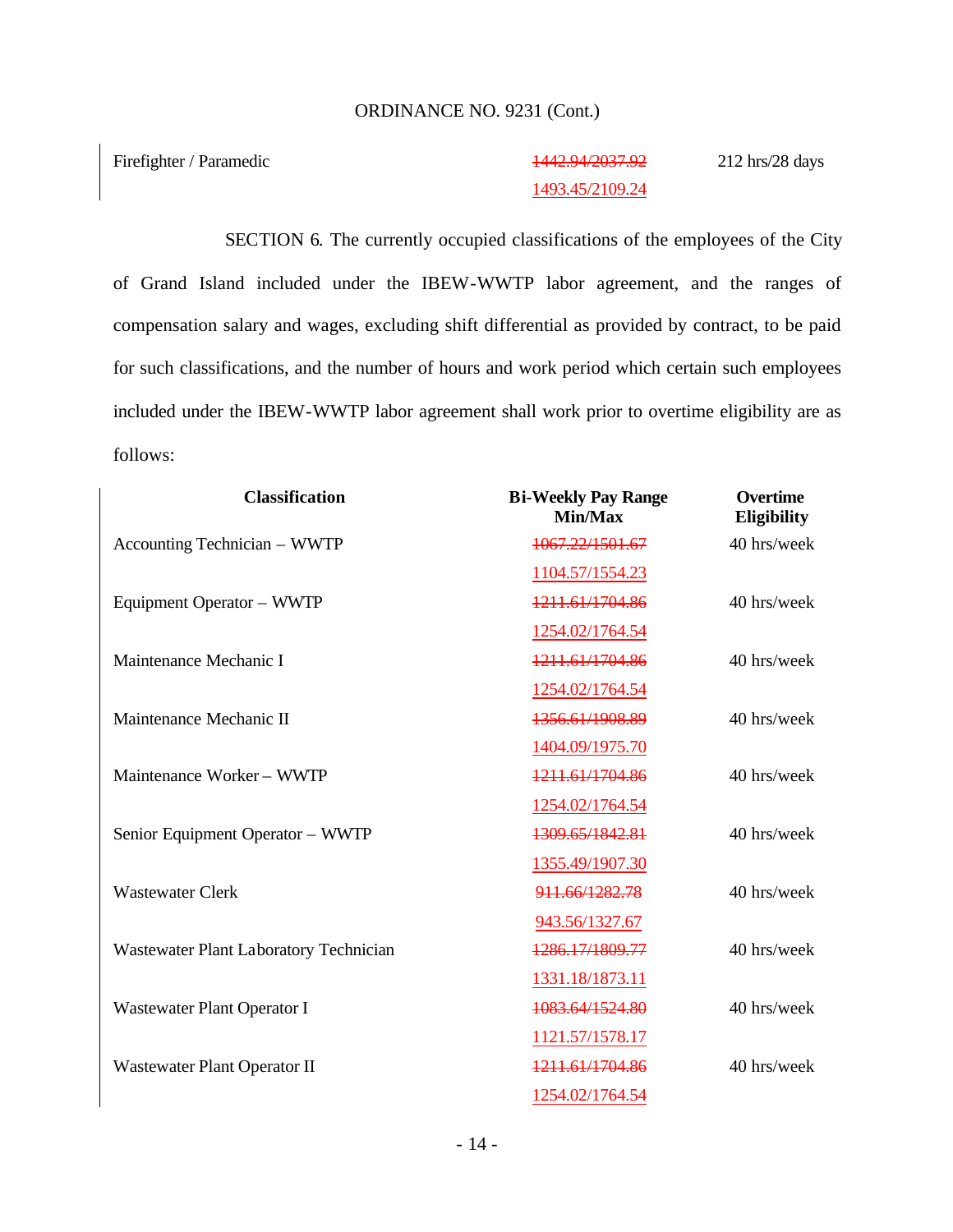SECTION 7. The currently occupied classifications of the employees of the City of Grand Island included under the IBEW-Clerical/Service group are as follows:

| <b>Classification</b>                             | <b>Bi-Weekly Pay Range</b><br><b>Min/Max</b> | <b>Overtime</b><br><b>Eligibility</b> |
|---------------------------------------------------|----------------------------------------------|---------------------------------------|
| <b>Accounting Technician – Streets</b>            | 1093.44/1538.67                              | 40 hrs/week                           |
| <b>Administrative Assistant</b>                   | 1180.58/1662.19                              | 40 hrs/week                           |
| Audio Video Technician                            | 1115.35/1569.42                              | 40 hrs/week                           |
| <b>Building Inspector</b>                         | 1415.47/1991.53                              | 40 hrs/week                           |
| <b>Building Secretary</b>                         | 999.09/1405.37                               | 40 hrs/week                           |
| <b>Community Development Administrator</b>        | 1245.34/1752.33                              | <b>Exempt</b>                         |
| <b>Communication Specialist/EMD</b>               | 1030.93/1454.21                              | 40 hrs/week                           |
| <b>Computer Operator</b>                          | 1434.40/1885.62                              | 40 hrs/week                           |
| <b>Computer Programmer</b>                        | 1703.42/2285.98                              | 40 hrs/week                           |
| <b>Computer Technician</b>                        | 1477.44/1942.22                              | 40 hrs/week                           |
| <b>Electrical Inspector</b>                       | 1415.47/1991.53                              | 40 hrs/week                           |
| <b>Emergency Management Coordinator</b>           | 991.57/1394.84                               | 40 hrs/week                           |
| <b>Engineering Technician – Public Works</b>      | 1418.74/1996.13                              | 40 hrs/week                           |
| <b>Evidence Technician</b>                        | 887.58/1248.55                               | 40 hrs/week                           |
| <b>Finance Secretary</b>                          | 999.09/1405.37                               | 40 hrs/week                           |
| <b>GIS</b> Specialist                             | 1681.79/2359.90                              | 40 hrs/week                           |
| Maintenance Worker I – Building, Library, Police  | 1028.34/1446.75                              | 40 hrs/week                           |
| Maintenance Worker II - Building, Library, Police | 1082.92/1527.18                              | 40 hrs/week                           |
| <b>Parks and Recreation Secretary</b>             | 999.09/1405.37                               | 40 hrs/week                           |
| <b>Planning Secretary</b>                         | 999.09/1405.37                               | 40 hrs/week                           |
| <b>Planning Technician</b>                        | 1521.35/2140.47                              | 40/hrs/week                           |
| <b>Plans Examiner</b>                             | 1415.47/1991.53                              | 40 hrs/week                           |
| <b>Plumbing Inspector</b>                         | 1415.47/1991.53                              | 40 hrs/week                           |
| Police Records Clerk - Full Time                  | 935.60/1317.32                               | 40 hrs/week                           |
| <b>Purchasing Technician</b>                      | 1071.93/1507.82                              | 40 hrs/week                           |
| <b>Shooting Range Operator</b>                    | 1368.25/1925.50                              | 40 hrs/week                           |
| <b>Stormwater Technician</b>                      | 1418.74/1996.13                              | 40 hrs/week                           |
| <b>Utility Secretary</b>                          | 999.09/1405.37                               | 40 hrs/week                           |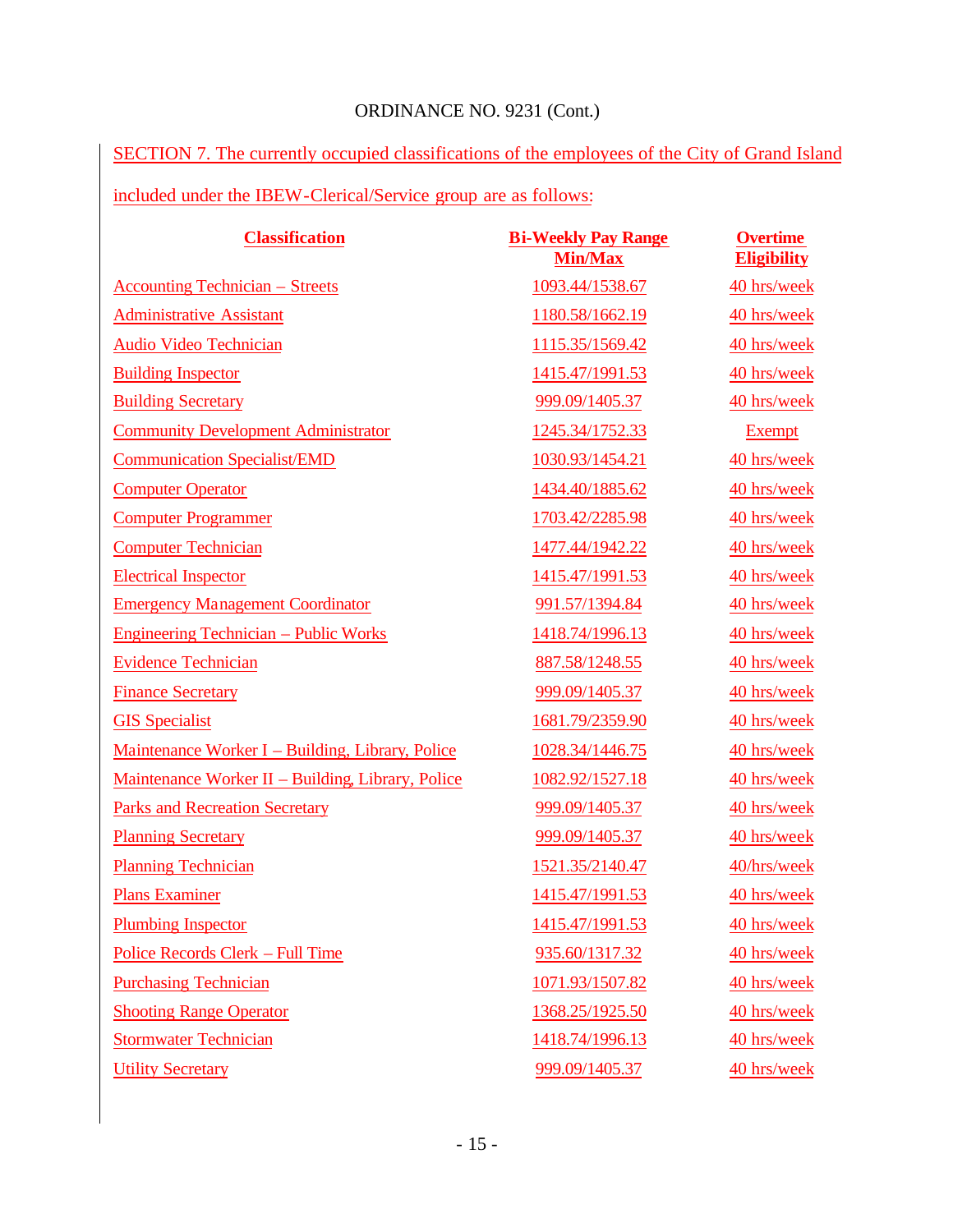SECTION 78. The classification of employees included under labor agreements with the City of Grand Island, and the ranges of compensation (salary and wages, excluding shift differential as provided by contract) to be paid for such classification, and the number of hours and work period which certain such employees shall work prior to overtime eligibility are as stated above. All employees covered by the IAFF labor agreement shall be paid a clothing and uniform allowance in addition to regular salary in the amount of \$484.00 per year, divided into twenty-four (24) pay periods. All employees of the FOP labor agreement shall be paid a clothing and uniform allowance in addition to regular salary of \$25.00 per pay period. If any such employee covered by the IAFF or FOP labor agreements shall resign, or his or her employment be terminated for any reason whatsoever, the clothing allowance shall be paid on a prorata basis, but no allowance shall be made for a fraction of a month.

Non-union employees and employees covered by the FOP labor agreement, the IBEW Utilities and Finance labor agreements, may receive an annual stipend not to exceed \$1,000 for bilingual pay.

Employees covered by the AFSCME labor agreement shall be granted a meal allowance of \$4.50 if they are required to work two (2) hours overtime consecutively with their normal working hours during an emergency situation, and if such overtime would normally interfere with and disrupt the employee's normal meal schedule. Employees covered by the IBEW - Utilities and IBEW – Finance labor agreements shall be allowed a meal allowance for actual cost, or up to \$7.00 per meal, if they are required to work two (2) hours overtime consecutively with their normal working hours and if such overtime would normally interfere with and disrupt the employee's normal meal schedule. Direct supervisors of employees who are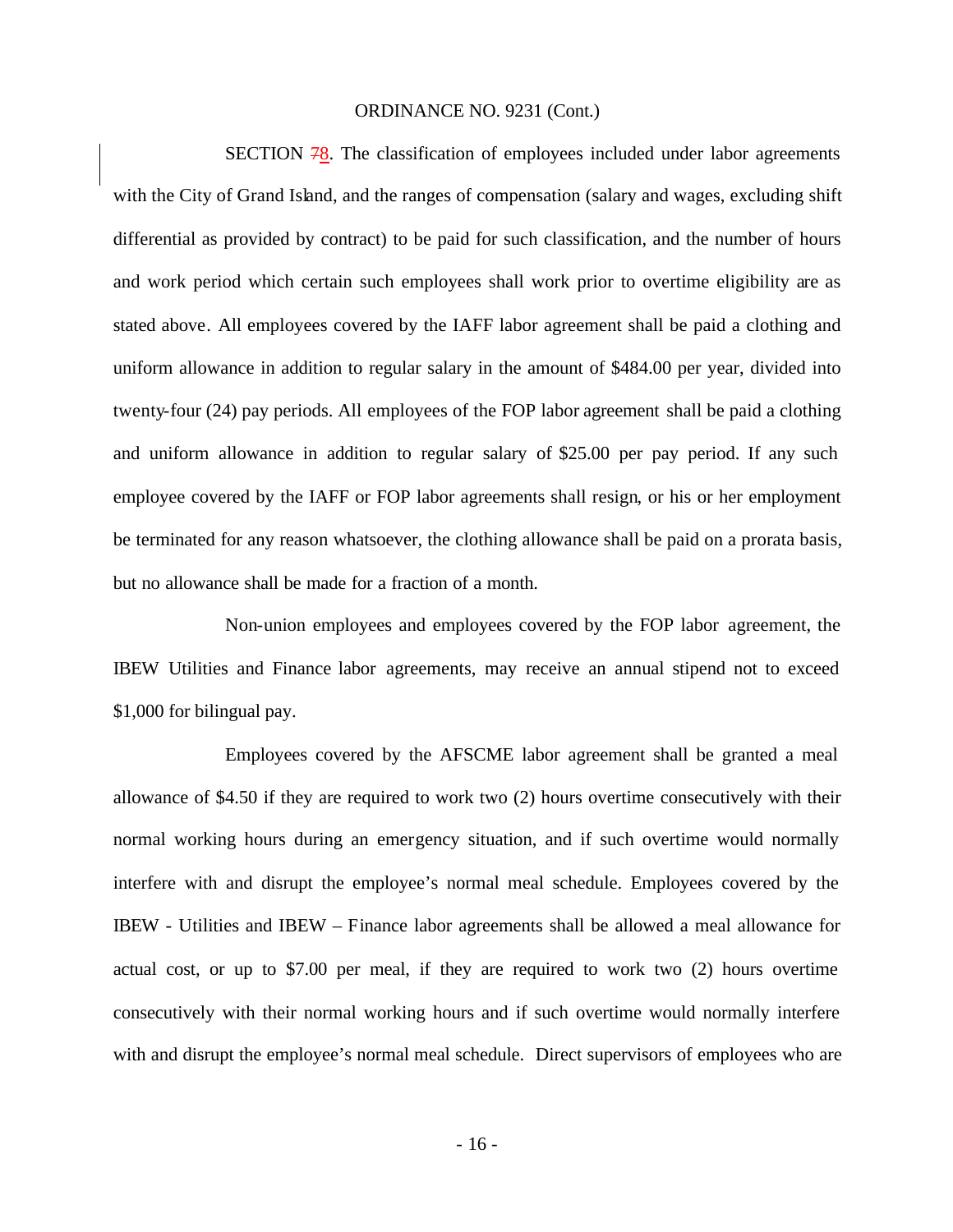covered by labor agreements which allow overtime meal allowance shall be entitled to the same meal allowance benefit.

Utilities Department personnel in the IBEW bargaining unit and the classifications of Meter Reader Supervisor, Power Plant Superintendent, Power Plant Supervisor, Electric Distribution Superintendent, Electric Distribution Supervisor, Water Superintendent, Water Supervisor, Electric Underground Superintendent, and Engineering Technician Supervisor shall be eligible to participate in a voluntary uniform program providing an allowance up to \$18.00 per month. When protective clothing is required for Utilities Department and Wastewater Treatment Plant personnel covered by the IBEW labor agreement and employees covered by the AFSCME labor agreement, except the Fleet Services Division of the Public Works Department, the City shall pay 60% of the cost of providing and cleaning said clothing and the employees 40% of said cost. Full-time Fleet Services personnel shall receive a uniform allowance of \$12 biweekly. Public Works Department personnel in the job classifications Fleet Services Supervisor, Fleet Services Superintendent, and Fleet Services Mechanic shall receive a tool allowance of \$10 biweekly.

SECTION 89. Employees shall be compensated for unused medical leave as follows:

(A) For all non-union employees the City will include in the second paycheck in January of each year, payment for an employee's unused medical leave in excess of 960 hours accrued in the preceding calendar year. The compensation will be based on 50% of the accumulated hours above 960 at the employee's current pay rate at the time of such compensation.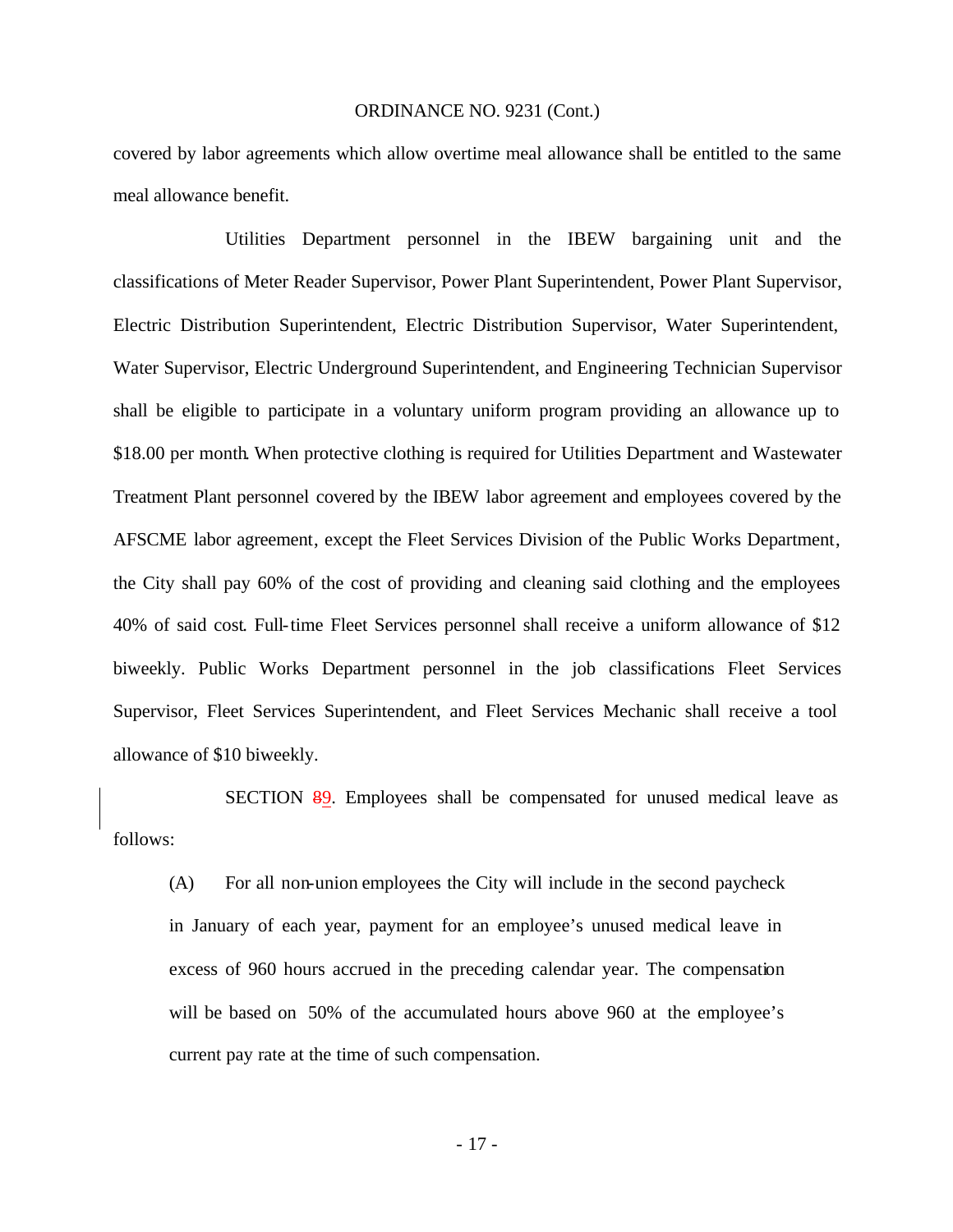For those employees covered by the IBEW Utilities and IBEW Finance labor agreements, the City will compensate each employee for fifty percent (50%) of unused medical leave in excess of 960 hours accumulated as of September 30, 2008, based upon his or her pay rate on the date the compensation is paid, which will be no later than the first pay period in November 2008.

(B) All employees covered in the IBEW Utilities and IBEW Finance labor agreements shall be paid for forty-seven percent (47%) of their accumulated medical leave at the time of their retirement, early retirement, or death, not to exceed four hundred eighty-eight and one third hours (calculated at 47% x 1039 hours = 488.33 hours), the rate of compensation to be based on the employee's salary at the time of retirement or death. Employees covered in the IAFF labor agreement shall have a contribution to a VEBA made on their behalf in lieu of payment for thirty-eight percent (38%) of their accumulated medical leave at the time of their retirement, not to exceed five hundred ninety-eight and eighty-eight hundredths hours (calculated at 38% x 1,576 hours = 598.88 hours). The amount of contribution will be based upon the employee's salary at the time of retirement. Employees covered by the IBEW Wastewater labor agreement shall be paid 37.5% of their accumulated medical leave at the time of retirement or death, based on the employee's salary at the time of retirement not to exceed three hundred ninety-nine hours (calculated at  $37.5\%$  x 1064 hours = 399 hours). Nonunion employees shall have a contribution to a VEBA made on their behalf in lieu of payment for one-half of their accumulated medical leave at the time of their retirement. The amount of contribution will be based upon the employee's salary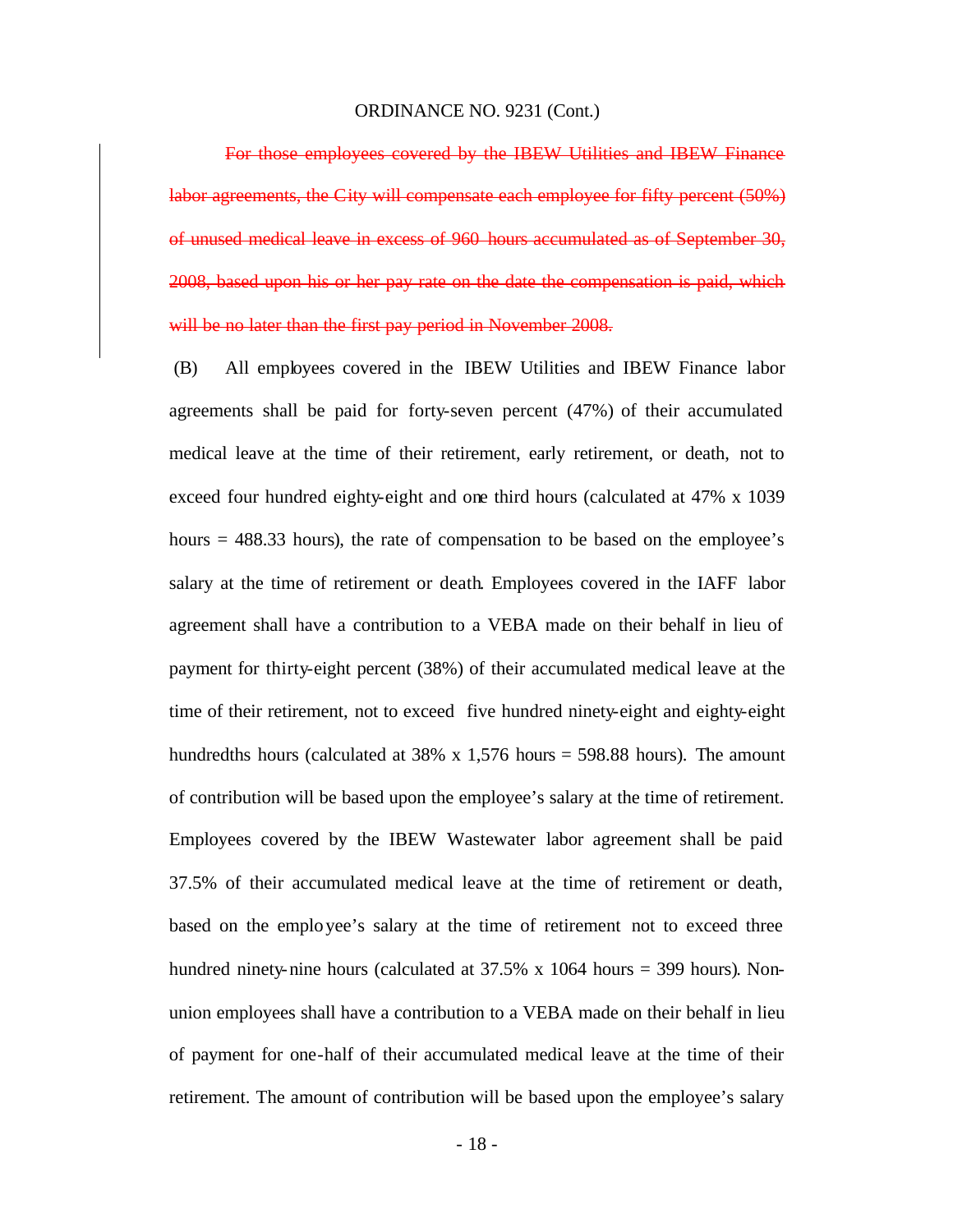at the time of retirement. All employees covered by the AFSCME labor agreement shall be paid forty-five (45%) of their accumulated medical leave bank at the time of their retirement, based on the employee's salary at the time of retirement not to exceed four hundred seventy-eight and eighty hundredths hours (calculated at  $45\%$  x 1064 hours =  $478.80$  hours). All employees covered under the FOP labor agreement shall be paid thirty-seven and one-half percent (37.5%) of their accumulated medical leave bank at the time of their retirement, not to exceed four hundred five hours (calculated at  $37.5\%$  x 1,080 hours = 405 hrs.), based on the employee's salary at the time of retirement. If death occurs while in the line of duty, employees covered under the FOP labor agreement shall be paid fifty percent (50%) of their accumulated medical leave bank at the time of their death, not to exceed five hundred forty hours  $(50\% \times 1,080 \text{ hours} = 540 \text{ hrs.})$ , based on the employee's salary at the time of their death.

(C) The City Administrator and department heads shall have a contribution made to their VEBA for one-half of their accumulated medical leave, not to exceed 30 days of pay, upon their resignation, the rate of compensation to be based upon the salary at the time of termination. Compensation for unused medical leave at retirement shall be as provided for non-union employees.

(D) The death of an employee shall be treated the same as retirement, and payment shall be made to the employee's beneficiary or estate for one-half of all unused medical leave for non-union employees and as defined in labor agreements for all other employees.